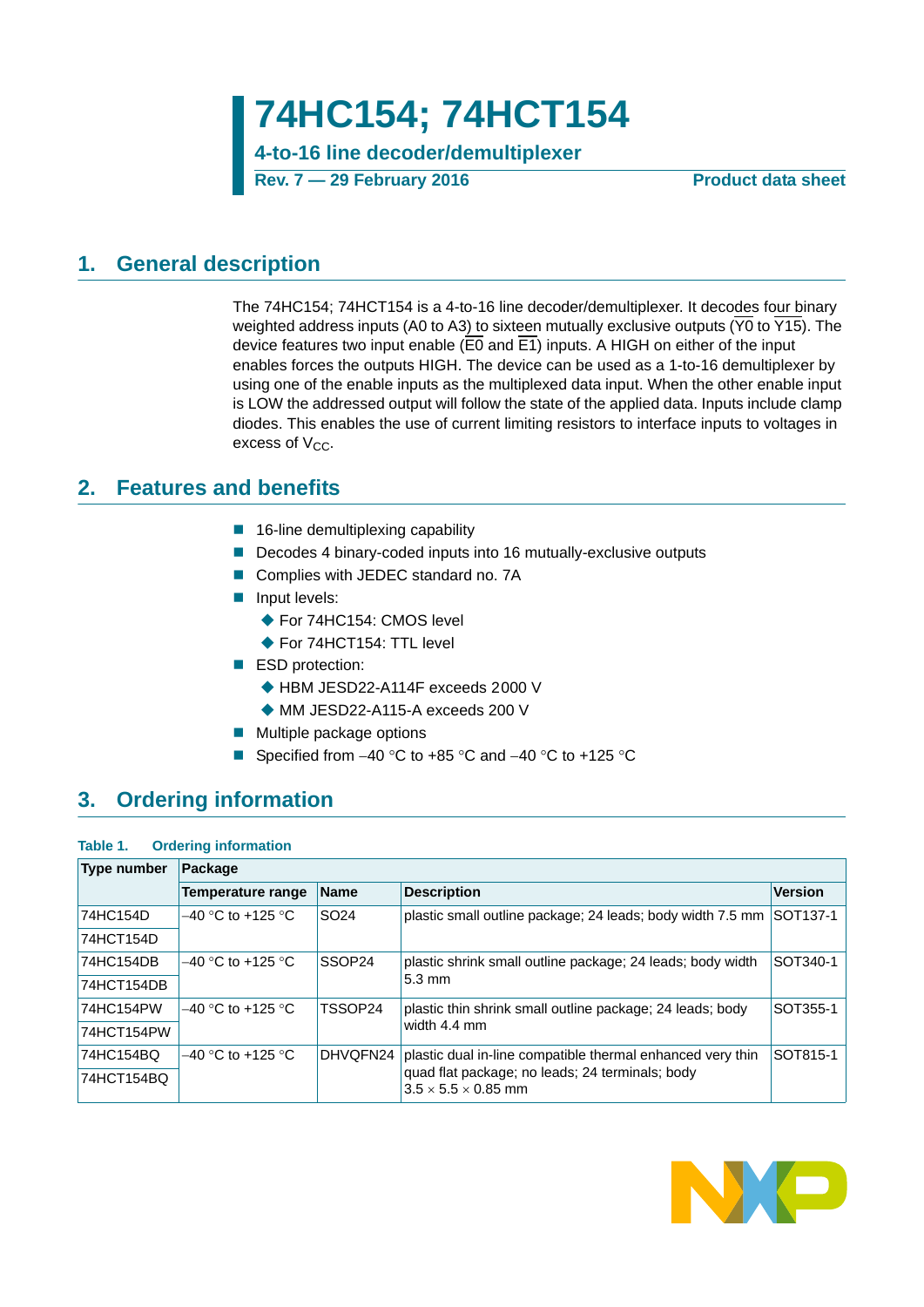# <span id="page-1-0"></span>**4. Functional diagram**



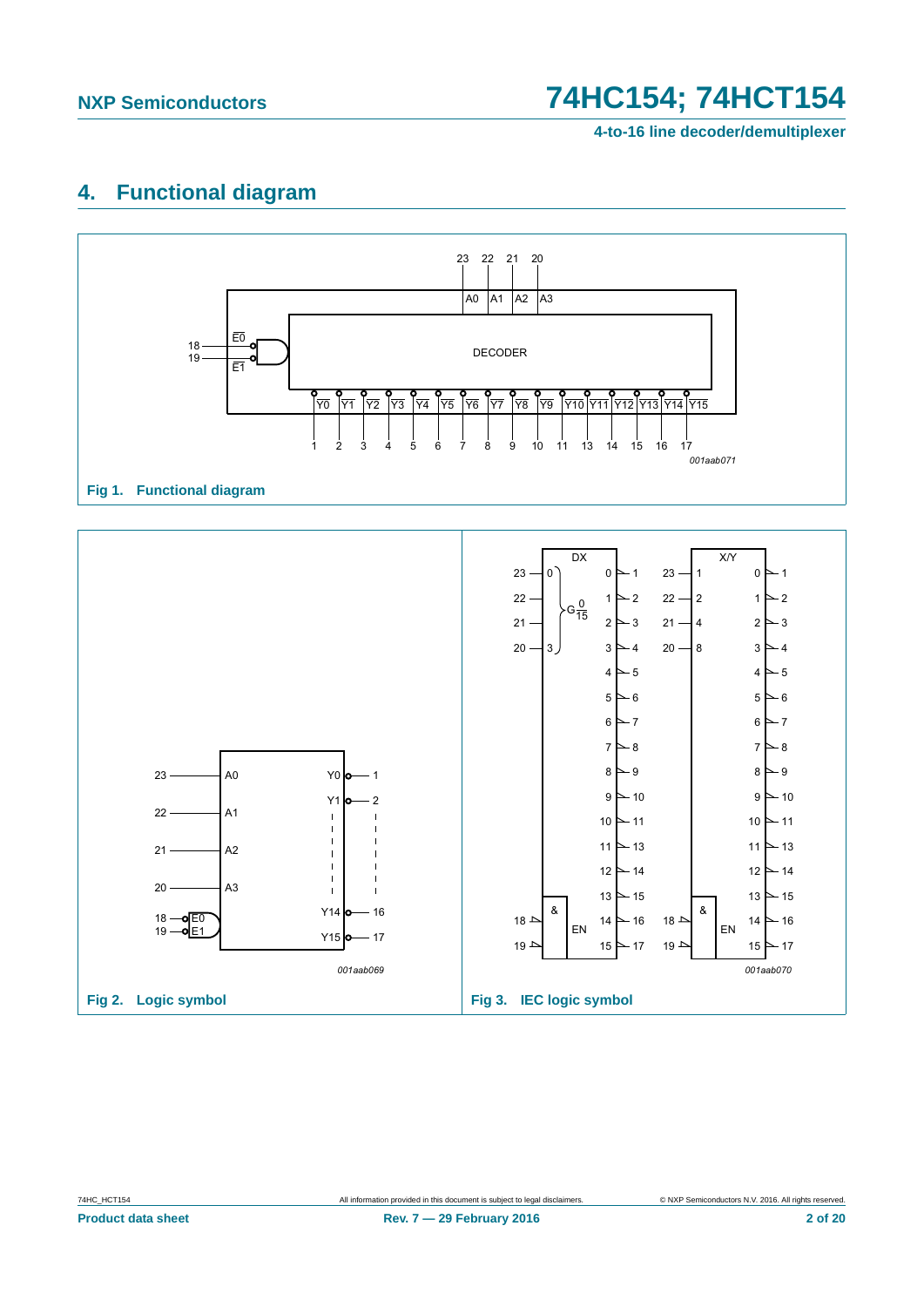**4-to-16 line decoder/demultiplexer**



# <span id="page-2-0"></span>**5. Pinning information**

## **5.1 Pinning**

<span id="page-2-1"></span>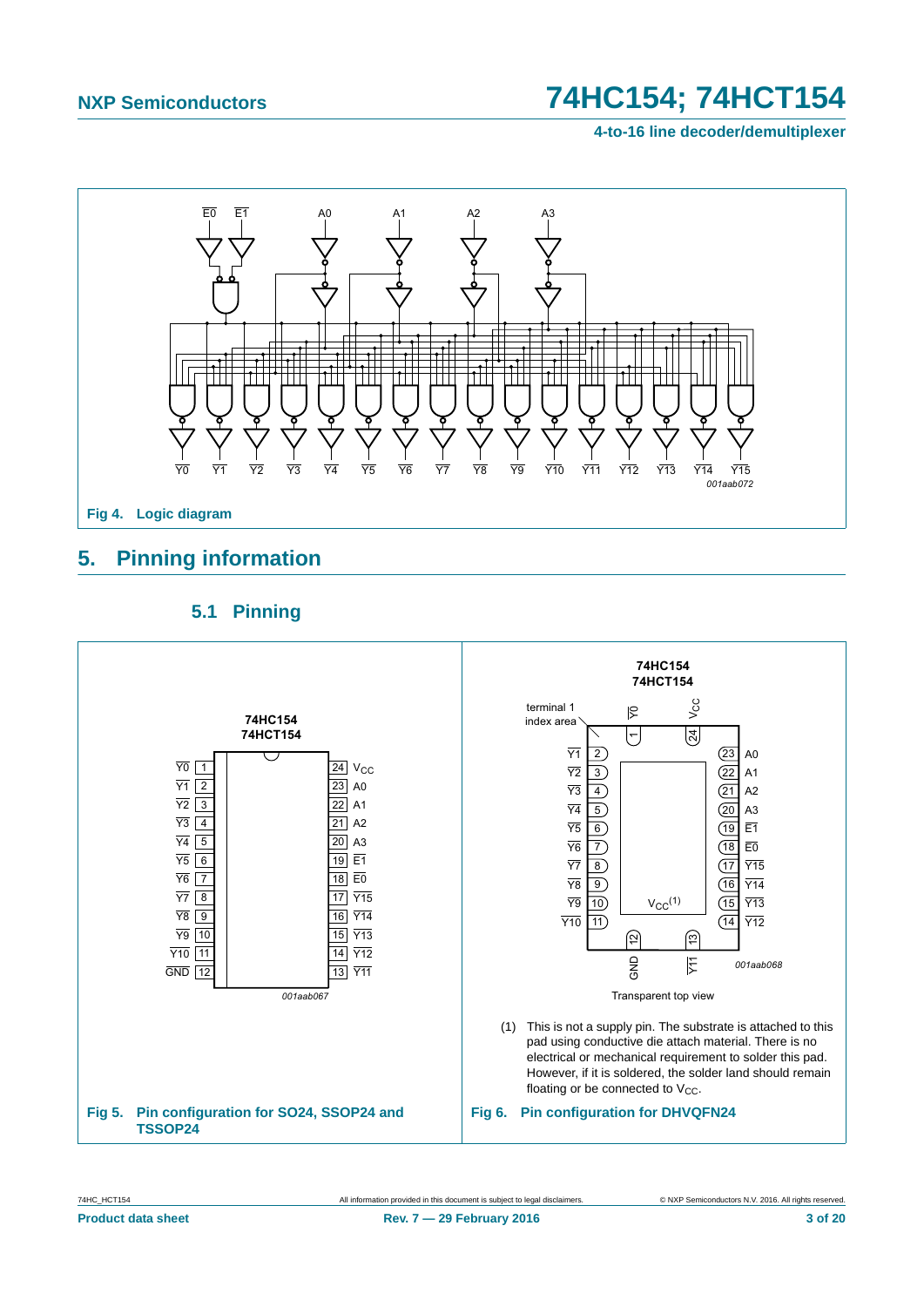## **5.2 Pin description**

<span id="page-3-2"></span>

| Table 2.<br><b>Pin description</b>                                                                                                                                                                                                                                                                                                                                                                    |                |                           |
|-------------------------------------------------------------------------------------------------------------------------------------------------------------------------------------------------------------------------------------------------------------------------------------------------------------------------------------------------------------------------------------------------------|----------------|---------------------------|
| Symbol                                                                                                                                                                                                                                                                                                                                                                                                | <b>Pin</b>     | <b>Description</b>        |
| $\overline{Y0}$ , $\overline{Y1}$ , $\overline{Y2}$ , $\overline{Y3}$ , $\overline{Y4}$ , $\overline{Y5}$ , $\overline{Y6}$ , $\overline{Y7}$ , $\overline{Y8}$ , $\overline{Y9}$ , $\overline{11}$ , $2$ , $3$ , $4$ , $5$ , $6$ , $7$ , $8$ , $9$ , $10$ , $11$ , $13$ , $14$ , $15$ ,<br>Y <sub>10</sub> , Y <sub>11</sub> , Y <sub>12</sub> , Y <sub>13</sub> , Y <sub>14</sub> , Y <sub>15</sub> | 16.17          | data output (active LOW)  |
| <b>GND</b>                                                                                                                                                                                                                                                                                                                                                                                            | 12             | ground (0 V)              |
| E0, E1                                                                                                                                                                                                                                                                                                                                                                                                | 18.19          | enable input (active LOW) |
| A0, A1, A2, A3                                                                                                                                                                                                                                                                                                                                                                                        | 23, 22, 21, 20 | address input             |
| $V_{\rm CC}$                                                                                                                                                                                                                                                                                                                                                                                          | 24             | supply voltage            |

# <span id="page-3-3"></span>**6. Functional description**

### <span id="page-3-1"></span>Table 3. Function table<sup>[1]</sup>

| <b>Input</b>   |                |                |                | <b>Output</b> |    |                |           |           |    |    |                |    |           |           |    |            |            |            |     |     |     |
|----------------|----------------|----------------|----------------|---------------|----|----------------|-----------|-----------|----|----|----------------|----|-----------|-----------|----|------------|------------|------------|-----|-----|-----|
| E <sub>0</sub> | E <sub>1</sub> | A <sub>0</sub> | A <sub>1</sub> | A2            | A3 | Y <sub>0</sub> | <b>Y1</b> | <b>Y2</b> | Y3 | Y4 | Y <sub>5</sub> | Y6 | <b>Y7</b> | <b>Y8</b> | Y9 | <b>Y10</b> | <b>Y11</b> | <b>Y12</b> | Y13 | Y14 | Y15 |
| ΙH             | H              | X              | X              | X             | X  | H              | H         | H         | H  | H  | H              | н  | H         | H         | H. | H          | H          | H          | H   | H   | н   |
| H              | L              | X              | X              | X             | X  | H              | H         | H         | H  | H  | H              | H  | Н         | H         | H  | H          | H          | H          | H   | H   | Η   |
| L              | H              | X              | X              | X             | X  | H              | H         | H         | Н  | н  | H              | H  | Н         | H         | H  | H          | H          | H          | H   | H   | Η   |
| L              | L              | L              | L              | L             | L  | L              | H         | н         | H  | H  | H              | Η  | H         | H         | H  | H          | Н          | н          | H   | H   | Η   |
|                |                | H              | L              | L             | Г  | H              | Г         | H         | H  | н  | H              | Η  | Η         | H         | Н  | H          | H          | H          | H   | H   | Η   |
|                |                |                | H              | L             | L  | H              | H         | L         | H  | н  | H              | H  | H         | H         | H  | H          | H          | H          | H   | H   | н   |
|                |                | н              | H              | L             | L  | H              | H         | H         | L. | н  | H              | Η  | Η         | H         | Н  | H          | H          | Н          | H   | H   | Η   |
|                |                |                | L              | н             | L  | Н              | H         | H         | H  | L  | H              | Η  | H         | H         | H  | H          | Н          | Н          | H   | H   | Η   |
|                |                | н              | L.             | н             | L  | H              | H         | H         | H  | H  | L              | н  | н         | H         | H  | H          | H          | н          | H   | H   | Η   |
|                |                |                | H              | н             | Г  | H              | H         | H         | H  | н  | H              | L  | Η         | H         | Н  | H          | H          | H          | H   | H   | Η   |
|                |                | н              | H              | H             | L  | Н              | H         | H         | H  | H  | H              | Η  | L         | H         | H  | H          | Н          | Н          | H   | H   | н   |
|                |                |                | L.             | L             | Н  | Н              | H         | H         | H  | H  | H              | H  | H         | Г         | H  | H          | H          | H          | H   | H   | Η   |
|                |                | H              | L              | L             | H  | H              | H         | H         | H  | H  | H              | н  | H         | H         | L  | H          | H          | H          | H   | H   | H   |
|                |                |                | н              | L             | H  | H              | H         | H         | H  | H  | H              | H  | H         | H         | H  | L          | Н          | H          | H   | H   | Η   |
|                |                | Н              | H              | L             | H  | H              | H         | H         | Н  | н  | H              | Η  | Η         | H         | H  | H          | L          | H          | H   | H   | H   |
|                |                |                | L.             | Н             | Н  | H              | H         | н         | H  | H  | H              | Η  | H         | H         | H  | H          | Н          | L          | H   | H   | Η   |
|                |                | H              | L              | Н             | Н  | Н              | H         | H         | H  | н  | H              | Η  | Η         | H         | H  | H          | Н          | H          | L   | H   | Η   |
|                |                |                | H              | H             | H  | H              | H         | H         | H  | H  | H              | H  | H         | H         | H  | H          | H          | H          | H   | L   | н   |
|                |                | Н              | H              | H             | H  | H              | Н         | H         | Н  | H  | H              | H  | Η         | H         | H  | H          | H          | H          | H   | H   | L   |

<span id="page-3-0"></span> $[1]$  H = HIGH voltage level

L = LOW voltage level

 $X =$  don't care.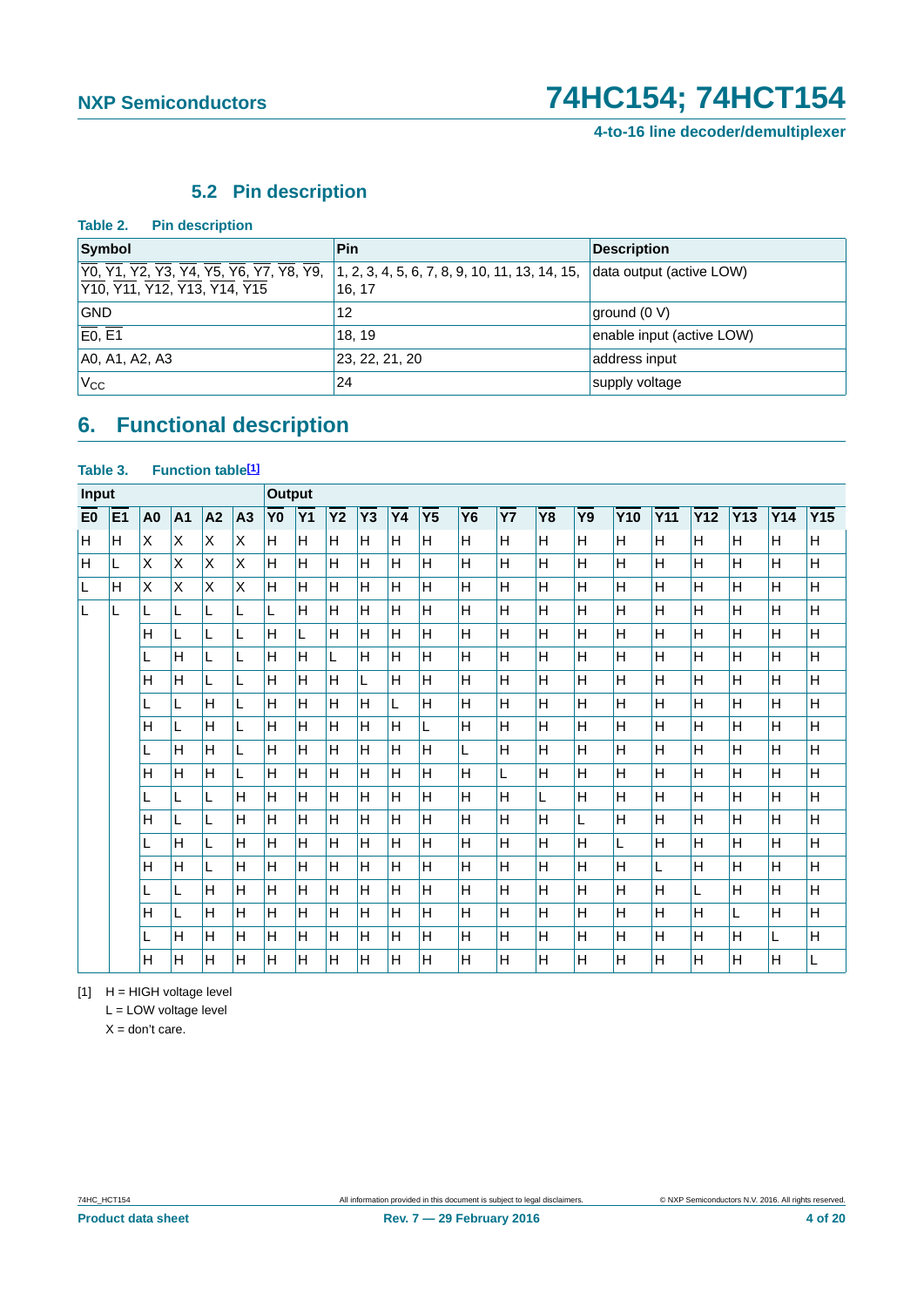## <span id="page-4-2"></span>**7. Limiting values**

#### **Table 4. Limiting values**

*In accordance with the Absolute Maximum Rating System (IEC 60134). Voltages are referenced to GND (ground = 0 V).*

| Symbol                | Parameter               | <b>Conditions</b>                                                      | Min                      | <b>Max</b> | <b>Unit</b> |
|-----------------------|-------------------------|------------------------------------------------------------------------|--------------------------|------------|-------------|
| $V_{\rm CC}$          | supply voltage          |                                                                        | $-0.5$                   | $+7.0$     | V           |
| $\vert$ <sub>IK</sub> | input clamping current  | $\boxed{1}$<br>$V_1$ < -0.5 V or $V_1$ > $V_{CC}$ + 0.5 V              | ٠                        | ±20        | mA          |
| $I_{OK}$              | output clamping current | $[1]$<br>$V_{\rm O}$ < -0.5 V or $V_{\rm O}$ > V <sub>CC</sub> + 0.5 V | ٠                        | ±20        | mA          |
| $I_{\rm O}$           | output current          | $\boxed{1}$<br>$-0.5 V < VO < VCC + 0.5 V$                             | ٠                        | ±25        | mA          |
| $I_{\rm CC}$          | supply current          | $[1]$                                                                  | $\overline{\phantom{0}}$ | 50         | mA          |
| <b>I</b> GND          | ground current          | $[1]$                                                                  | ٠                        | $-50$      | mA          |
| $T_{\text{stg}}$      | storage temperature     |                                                                        | $-65$                    | $+150$     | °C          |
| $P_{\text{tot}}$      | total power dissipation | $[2]$<br>$T_{amb} = -40$ °C to +125 °C                                 | ٠                        | 300        | mW          |

<span id="page-4-0"></span>[1] The input and output voltage ratings may be exceeded if the input and output current ratings are observed.

<span id="page-4-1"></span>[2] For SO24 packages:  $P_{tot}$  derates linearly at 8 mW/K above 70  $x^{\circ}$ C. For SSOP24 and TSSOP24 packages:  $P_{tot}$  derates linearly at 5.5 mW/K above 60  $x$ °C.

For DHVQFN24 packages:  $P_{tot}$  derates linearly at 4.5 mW/K above 60  $x$ °C.

## <span id="page-4-3"></span>**8. Recommended operating conditions**

### **Table 5. Recommended operating conditions**

 *Voltages are referenced to GND (ground = 0 V)*

| Symbol                         | <b>Parameter</b>                    | <b>Conditions</b>    | 74HC154                  |                          |              | 74HCT154                 | Unit                     |                          |        |
|--------------------------------|-------------------------------------|----------------------|--------------------------|--------------------------|--------------|--------------------------|--------------------------|--------------------------|--------|
|                                |                                     |                      | Min                      | <b>Typ</b>               | <b>Max</b>   | <b>Min</b>               | <b>Typ</b>               | <b>Max</b>               |        |
| $V_{\rm CC}$                   | supply voltage                      |                      | 2.0                      | 5.0                      | 6.0          | 4.5                      | 5.0                      | 5.5                      | $\vee$ |
| $V_{1}$                        | input voltage                       |                      | 0                        | $\overline{\phantom{a}}$ | $V_{\rm CC}$ | 0                        | $\overline{\phantom{0}}$ | $V_{\rm CC}$             | ۱V     |
| $V_{\rm O}$                    | output voltage                      |                      | 0                        | $\overline{\phantom{a}}$ | $V_{\rm CC}$ | 0                        | $\overline{\phantom{0}}$ | $V_{\rm CC}$             | V      |
| $\mathsf{\Gamma}_\mathsf{amb}$ | ambient temperature                 |                      | $-40$                    | $+25$                    | $+125$       | $-40$                    | $+25$                    | $+125$                   | °C     |
| $\Delta t/\Delta V$            | input transition rise and fall rate | $V_{\rm CC}$ = 2.0 V | $\overline{a}$           | $\overline{\phantom{a}}$ | 625          | $\blacksquare$           | $\overline{\phantom{0}}$ | $\overline{\phantom{a}}$ | ns/V   |
|                                |                                     | $V_{CC} = 4.5 V$     | $\overline{\phantom{a}}$ | 1.67                     | 139          | $\overline{\phantom{0}}$ | 1.67                     | 139                      | ns/V   |
|                                |                                     | $V_{\rm CC} = 6.0 V$ | $\overline{\phantom{a}}$ | $\overline{\phantom{a}}$ | 83           |                          | $\overline{\phantom{0}}$ | $\overline{\phantom{a}}$ | ns/V   |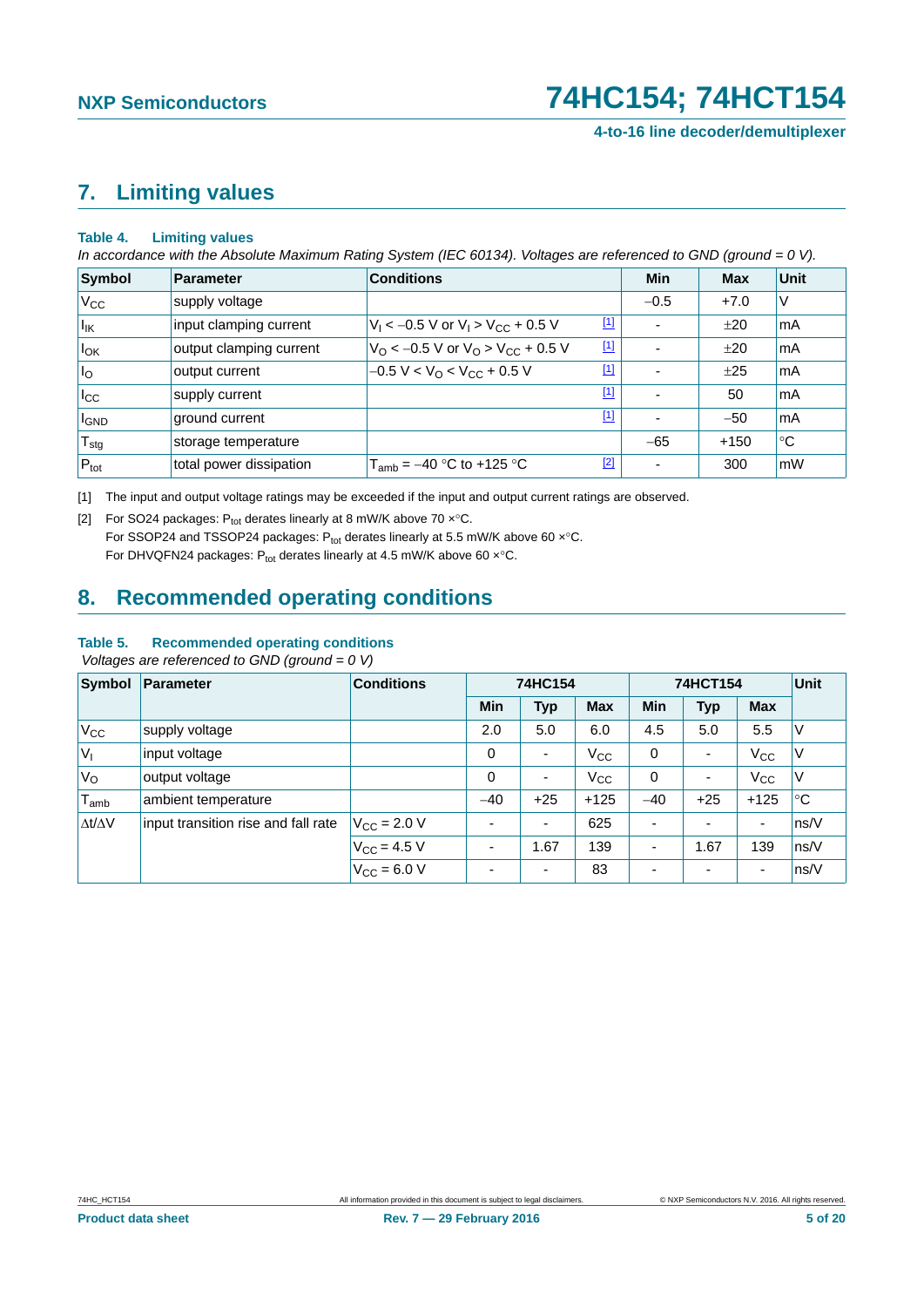# <span id="page-5-0"></span>**9. Static characteristics**

#### **Table 6. Static characteristics 74HC154**

*At recommended operating conditions; voltages are referenced to GND (ground = 0 V).*

| <b>Symbol</b>         | Parameter                    | <b>Conditions</b>                                                               | Min                          | <b>Typ</b>                   | <b>Max</b>                   | Unit    |
|-----------------------|------------------------------|---------------------------------------------------------------------------------|------------------------------|------------------------------|------------------------------|---------|
| $T_{amb} = 25 °C$     |                              |                                                                                 |                              |                              |                              |         |
| $V_{\text{IH}}$       | HIGH-level input voltage     | $V_{\text{CC}} = 2.0 V$                                                         | 1.5                          | 1.2                          | $\qquad \qquad \blacksquare$ | V       |
|                       |                              | $V_{CC}$ = 4.5 V                                                                | 3.15                         | 2.4                          |                              | V       |
|                       |                              | $V_{CC}$ = 6.0 V                                                                | 4.2                          | 3.2                          | ÷,                           | V       |
| $V_{IL}$              | LOW-level input voltage      | $V_{CC} = 2.0 V$                                                                | $\blacksquare$               | 0.8                          | 0.5                          | V       |
|                       |                              | $V_{CC}$ = 4.5 V                                                                | $\blacksquare$               | 2.1                          | 1.35                         | V       |
|                       |                              | $V_{CC} = 6.0 V$                                                                | L.                           | 2.8                          | 1.8                          | V       |
| V <sub>OH</sub>       | HIGH-level output voltage    | $V_I = V_{IH}$ or $V_{IL}$                                                      |                              |                              |                              |         |
|                       |                              | $V_{CC}$ = 2.0 V; $I_{O}$ = -20 $\mu$ A                                         | 1.9                          | 2.0                          |                              | V       |
|                       |                              | $V_{\text{CC}} = 4.5$ V; $I_{\text{O}} = -20$ $\mu$ A                           | 4.4                          | 4.5                          | $\blacksquare$               | V       |
|                       |                              | $V_{CC}$ = 6.0 V; $I_{O}$ = -20 $\mu$ A                                         | 5.9                          | 6.0                          |                              | V       |
|                       |                              | $V_{CC}$ = 4.5 V; $I_{O}$ = -4.0 mA                                             | 3.98                         | 4.32                         | $\blacksquare$               | V       |
|                       |                              | $V_{\text{CC}} = 6.0 \text{ V}; I_{\text{O}} = -5.2 \text{ mA}$                 | 5.48                         | 5.81                         | ÷,                           | V       |
| <b>V<sub>OL</sub></b> | LOW-level output voltage     | $V_I = V_{IH}$ or $V_{IL}$                                                      |                              |                              |                              |         |
|                       |                              | $V_{CC}$ = 2.0 V; $I_{O}$ = 20 $\mu$ A                                          | $\blacksquare$               | $\mathbf 0$                  | 0.1                          | V       |
|                       |                              | $V_{\text{CC}} = 4.5$ V; $I_{\text{O}} = 20$ $\mu$ A                            | -                            | 0                            | 0.1                          | V       |
|                       |                              | $V_{CC}$ = 6.0 V; $I_{O}$ = 20 $\mu$ A                                          |                              | $\mathbf 0$                  | 0.1                          | V       |
|                       |                              | $V_{CC}$ = 4.5 V; $I_{O}$ = 4.0 mA                                              | $\overline{\phantom{0}}$     | 0.15                         | 0.26                         | V       |
|                       |                              | $V_{CC}$ = 6.0 V; $IO$ = 5.2 mA                                                 | $\overline{\phantom{a}}$     | 0.16                         | 0.26                         | V       |
| h.                    | input leakage current        | $V_{CC}$ = 6.0 V; V <sub>I</sub> = V <sub>CC</sub> or GND                       | $\overline{\phantom{a}}$     | $\blacksquare$               | ±0.1                         | $\mu$ A |
| $I_{\rm CC}$          | supply current               | $V_{CC}$ = 6.0 V; V <sub>I</sub> = V <sub>CC</sub> or GND; I <sub>O</sub> = 0 A | $\qquad \qquad \blacksquare$ | $\blacksquare$               | 8.0                          | $\mu$ A |
| C <sub>1</sub>        | input capacitance            |                                                                                 | $\frac{1}{2}$                | 3.5                          | $\overline{\phantom{a}}$     | pF      |
|                       | $T_{amb} = -40$ °C to +85 °C |                                                                                 |                              |                              |                              |         |
| $V_{\text{IH}}$       | HIGH-level input voltage     | $V_{CC} = 2.0 V$                                                                | 1.5                          | $\qquad \qquad \blacksquare$ |                              | V       |
|                       |                              | $V_{CC} = 4.5 V$                                                                | 3.15                         | ä,                           |                              | V       |
|                       |                              | $V_{CC}$ = 6.0 V                                                                | 4.2                          | $\qquad \qquad \blacksquare$ |                              | V       |
| $V_{IL}$              | LOW-level input voltage      | $V_{\text{CC}} = 2.0 V$                                                         | ÷,                           | ä,                           | 0.5                          | V       |
|                       |                              | $V_{CC}$ = 4.5 V                                                                | $\overline{\phantom{0}}$     | $\blacksquare$               | 1.35                         | V       |
|                       |                              | $V_{CC}$ = 6.0 V                                                                |                              | $\blacksquare$               | 1.8                          | V       |
| V <sub>OH</sub>       | HIGH-level output voltage    | $V_I = V_{IH}$ or $V_{IL}$                                                      |                              |                              |                              |         |
|                       |                              | $V_{CC}$ = 2.0 V; $I_{O}$ = -20 $\mu$ A                                         | 1.9                          | $\blacksquare$               |                              | V       |
|                       |                              | $V_{CC}$ = 4.5 V; $I_{O}$ = -20 $\mu$ A                                         | 4.4                          | $\qquad \qquad \blacksquare$ |                              | V       |
|                       |                              | $V_{CC}$ = 6.0 V; $I_{O}$ = -20 $\mu$ A                                         | 5.9                          | $\blacksquare$               |                              | V       |
|                       |                              | $V_{CC}$ = 4.5 V; $I_{O}$ = -4.0 mA                                             | 3.84                         | $\qquad \qquad \blacksquare$ | $\qquad \qquad \blacksquare$ | V       |
|                       |                              | $V_{CC} = 6.0 V; IO = -5.2 mA$                                                  | 5.34                         | $\blacksquare$               | $\blacksquare$               | V       |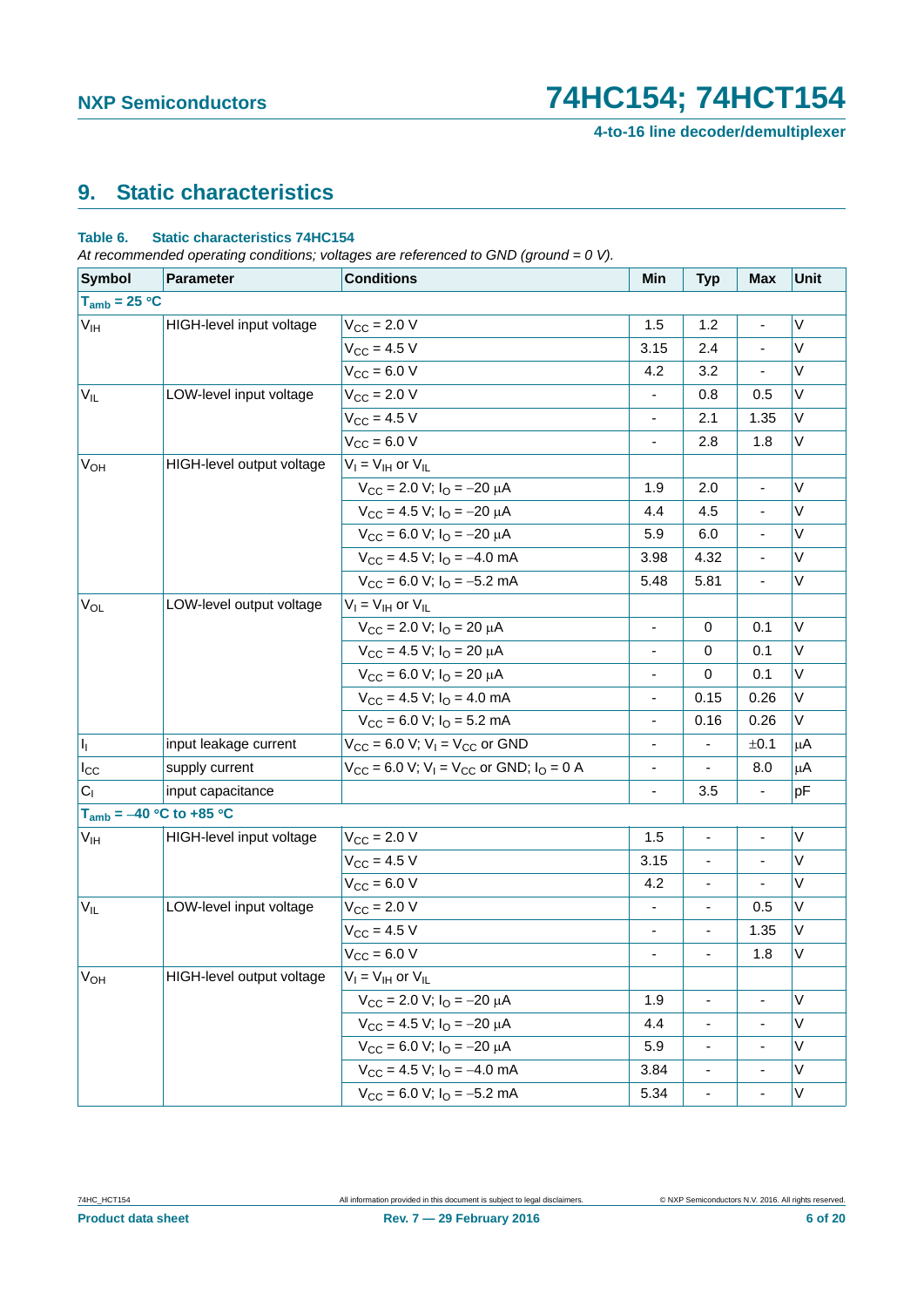**4-to-16 line decoder/demultiplexer**

### **Table 6. Static characteristics 74HC154** *…continued*

*At recommended operating conditions; voltages are referenced to GND (ground = 0 V).*

| <b>Symbol</b>             | <b>Parameter</b>              | <b>Conditions</b>                                                               | Min                          | <b>Typ</b>                   | Max                      | <b>Unit</b> |
|---------------------------|-------------------------------|---------------------------------------------------------------------------------|------------------------------|------------------------------|--------------------------|-------------|
| <b>V<sub>OL</sub></b>     | LOW-level output voltage      | $V_I = V_{IH}$ or $V_{IL}$                                                      |                              |                              |                          |             |
|                           |                               | $V_{\text{CC}} = 2.0 \text{ V}; I_{\text{O}} = 20 \mu\text{A}$                  | $\blacksquare$               | $\blacksquare$               | 0.1                      | V           |
|                           |                               | $V_{\text{CC}} = 4.5$ V; $I_{\text{O}} = 20$ $\mu$ A                            |                              |                              | 0.1                      | V           |
|                           |                               | $V_{\text{CC}} = 6.0 \text{ V}; I_{\text{O}} = 20 \mu\text{A}$                  | $\qquad \qquad \blacksquare$ | $\overline{\phantom{a}}$     | 0.1                      | V           |
|                           |                               | $V_{CC}$ = 4.5 V; $IO$ = 4.0 mA                                                 | $\overline{\phantom{a}}$     | ä,                           | 0.33                     | V           |
|                           |                               | $V_{\text{CC}} = 6.0$ V; $I_{\text{O}} = 5.2$ mA                                | $\qquad \qquad \blacksquare$ | $\overline{\phantom{a}}$     | 0.33                     | V           |
| $\mathbf{I}_{\mathrm{I}}$ | input leakage current         | $V_{CC}$ = 6.0 V; V <sub>1</sub> = V <sub>CC</sub> or GND                       | ä,                           | $\blacksquare$               | ±1.0                     | $\mu$ A     |
| $I_{CC}$                  | supply current                | $V_{CC}$ = 6.0 V; V <sub>1</sub> = V <sub>CC</sub> or GND; I <sub>O</sub> = 0 A | $\blacksquare$               | $\blacksquare$               | 80                       | $\mu$ A     |
|                           | $T_{amb} = -40 °C$ to +125 °C |                                                                                 |                              |                              |                          |             |
| V <sub>IH</sub>           | HIGH-level input voltage      | $V_{CC} = 2.0 V$                                                                | 1.5                          | $\blacksquare$               | $\overline{\phantom{a}}$ | V           |
|                           |                               | $V_{CC}$ = 4.5 V                                                                | 3.15                         | L.                           | ä,                       | V           |
|                           |                               | $V_{CC}$ = 6.0 V                                                                | 4.2                          | $\qquad \qquad \blacksquare$ |                          | V           |
| $V_{IL}$                  | LOW-level input voltage       | $V_{CC}$ = 2.0 V                                                                | $\blacksquare$               | $\blacksquare$               | 0.5                      | V           |
|                           |                               | $V_{CC} = 4.5 V$                                                                | $\overline{\phantom{0}}$     | $\frac{1}{2}$                | 1.35                     | V           |
|                           |                               | $V_{CC} = 6.0 V$                                                                | $\blacksquare$               | $\blacksquare$               | 1.8                      | V           |
| <b>V<sub>OH</sub></b>     | HIGH-level output voltage     | $V_I = V_{IH}$ or $V_{IL}$                                                      |                              |                              |                          |             |
|                           |                               | $V_{CC}$ = 2.0 V; $I_{O}$ = -20 $\mu$ A                                         | 1.9                          | ÷,                           | $\blacksquare$           | Λ           |
|                           |                               | $V_{CC}$ = 4.5 V; $I_{O}$ = -20 $\mu$ A                                         | 4.4                          |                              |                          | V           |
|                           |                               | $V_{\text{CC}} = 6.0 \text{ V}; I_{\text{O}} = -20 \mu \text{A}$                | 5.9                          | $\blacksquare$               | ä,                       | V           |
|                           |                               | $V_{\text{CC}} = 4.5$ V; $I_{\text{O}} = -4.0$ mA                               | 3.7                          | $\frac{1}{2}$                |                          | V           |
|                           |                               | $V_{CC}$ = 6.0 V; $I_{O}$ = -5.2 mA                                             | 5.2                          | ä,                           | $\overline{\phantom{a}}$ | V           |
| $V_{OL}$                  | LOW-level output voltage      | $V_I = V_{IH}$ or $V_{IL}$                                                      |                              |                              |                          |             |
|                           |                               | $V_{\text{CC}}$ = 2.0 V; $I_{\text{O}}$ = 20 $\mu$ A                            | $\blacksquare$               | $\blacksquare$               | 0.1                      | Λ           |
|                           |                               | $V_{\text{CC}} = 4.5 \text{ V}; I_{\text{O}} = 20 \text{ }\mu\text{A}$          |                              | ÷,                           | 0.1                      | $\vee$      |
|                           |                               | $V_{CC}$ = 6.0 V; $I_{O}$ = 20 $\mu$ A                                          | $\blacksquare$               | $\overline{\phantom{a}}$     | 0.1                      | V           |
|                           |                               | $V_{\text{CC}} = 4.5$ V; $I_{\text{O}} = 4.0$ mA                                | $\overline{\phantom{a}}$     | ä,                           | 0.4                      | V           |
|                           |                               | $V_{\text{CC}}$ = 6.0 V; $I_{\text{O}}$ = 5.2 mA                                | $\overline{\phantom{a}}$     | $\blacksquare$               | 0.4                      | V           |
| $\vert I_1 \vert$         | input leakage current         | $V_{CC}$ = 6.0 V; V <sub>1</sub> = V <sub>CC</sub> or GND                       |                              |                              | ±0.1                     | μA          |
| $I_{\rm CC}$              | supply current                | $V_{CC}$ = 6.0 V; V <sub>1</sub> = V <sub>CC</sub> or GND; I <sub>O</sub> = 0 A | $\blacksquare$               | $\overline{\phantom{0}}$     | 160                      | μA          |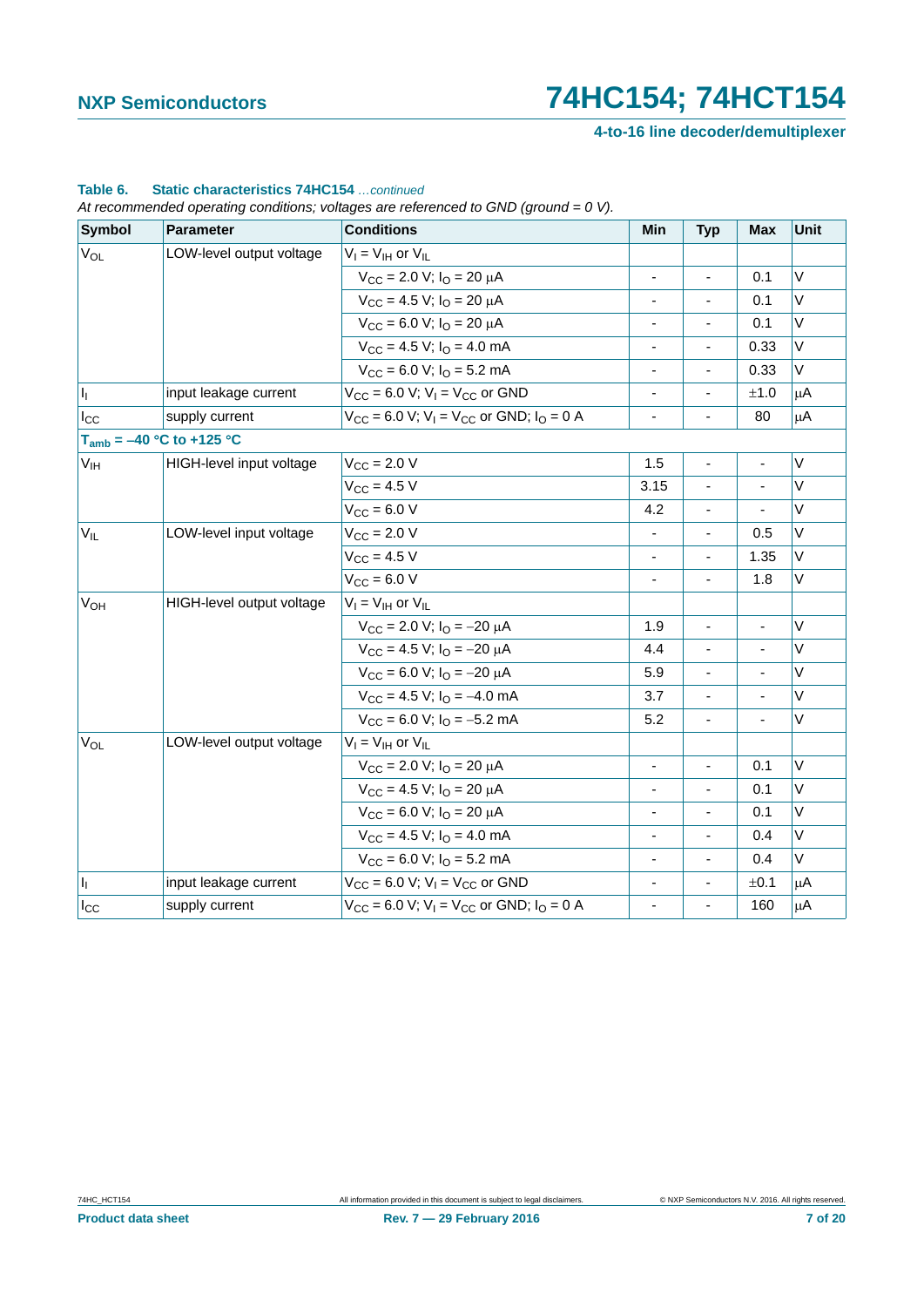**4-to-16 line decoder/demultiplexer**

### **Table 7. Static characteristics 74HCT154**

*At recommended operating conditions; voltages are referenced to GND (ground = 0 V).*

| <b>Symbol</b>                 | Parameter                 | $\prime$<br><b>Conditions</b>                                                     | Min                      | <b>Typ</b>               | <b>Max</b>     | Unit    |
|-------------------------------|---------------------------|-----------------------------------------------------------------------------------|--------------------------|--------------------------|----------------|---------|
| $T_{amb}$ = 25 °C             |                           |                                                                                   |                          |                          |                |         |
| V <sub>IH</sub>               | HIGH-level input voltage  | $V_{CC}$ = 4.5 V to 5.5 V                                                         | 2.0                      | 1.6                      |                | V       |
| $V_{IL}$                      | LOW-level input voltage   | $V_{CC}$ = 4.5 V to 5.5 V                                                         | $\overline{\phantom{a}}$ | 1.2                      | 0.8            | Λ       |
| $V_{OH}$                      | HIGH-level output voltage | $V_I = V_{IH}$ or $V_{IL}$                                                        |                          |                          |                |         |
|                               |                           | $V_{CC}$ = 4.5 V; $I_{O}$ = -20 $\mu$ A                                           | 4.4                      | 4.5                      | $\overline{a}$ | V       |
|                               |                           | $V_{CC}$ = 4.5 V; $I_{O}$ = -4 mA                                                 | 3.98                     | 4.32                     | ÷,             | V       |
| $V_{OL}$                      | LOW-level output voltage  | $V_I = V_{IH}$ or $V_{IL}$                                                        |                          |                          |                |         |
|                               |                           | $V_{CC}$ = 4.5 V; $I_{O}$ = 20 $\mu$ A                                            | $\blacksquare$           | $\mathbf 0$              | 0.1            | V       |
|                               |                           | $V_{CC}$ = 4.5 V; $I_{O}$ = 4 mA                                                  | $\overline{\phantom{a}}$ | 0.15                     | 0.25           | V       |
| $\vert I_1 \vert$             | input leakage current     | $V_{CC}$ = 5.5 V; V <sub>I</sub> = V <sub>CC</sub> or GND                         |                          |                          | ±0.1           | $\mu$ A |
| $I_{\rm CC}$                  | supply current            | $V_{CC}$ = 5.5 V; V <sub>I</sub> = V <sub>CC</sub> or GND; I <sub>O</sub> = 0 A   | $\overline{\phantom{a}}$ | $\overline{\phantom{a}}$ | 8.0            | μA      |
| $\Delta I_{CC}$               | additional supply current | per input pin; $V_{CC} = 4.5 V$ to 5.5 V;<br>$V_1 = V_{CC} - 2.1 V$ ; $I_0 = 0 A$ |                          |                          | 360            | μA      |
| C <sub>1</sub>                | input capacitance         |                                                                                   | $\overline{\phantom{a}}$ | 3.5                      | ÷,             | pF      |
| $T_{amb} = -40 °C$ to +85 °C  |                           |                                                                                   |                          |                          |                |         |
| $V_{\rm IH}$                  | HIGH-level input voltage  | $V_{\rm CC}$ = 4.5 V to 5.5 V                                                     | 2.0                      | $\blacksquare$           |                | Λ       |
| $V_{IL}$                      | LOW-level input voltage   | $V_{CC}$ = 4.5 V to 5.5 V                                                         | $\blacksquare$           | $\blacksquare$           | 0.8            | V       |
| <b>V<sub>OH</sub></b>         | HIGH-level output voltage | $V_I = V_{IH}$ or $V_{IL}$                                                        |                          |                          |                |         |
|                               |                           | $V_{CC} = 4.5 V$ ; $I_{O} = -20 \mu A$                                            | 4.4                      | $\blacksquare$           |                | V       |
|                               |                           | $V_{CC}$ = 4.5 V; $I_{O}$ = -4 mA                                                 | 3.84                     |                          |                | V       |
| $V_{OL}$                      | LOW-level output voltage  | $V_I = V_{IH}$ or $V_{IL}$                                                        |                          |                          |                |         |
|                               |                           | $V_{CC}$ = 4.5 V; $I_{O}$ = 20 $\mu$ A                                            | $\overline{\phantom{a}}$ | $\blacksquare$           | 0.1            | V       |
|                               |                           | $V_{CC}$ = 4.5 V; $I_{O}$ = 4 mA                                                  | $\overline{\phantom{a}}$ | $\blacksquare$           | 0.33           | V       |
| h.                            | input leakage current     | $V_{CC}$ = 5.5 V; V <sub>I</sub> = V <sub>CC</sub> or GND                         |                          |                          | ±1.0           | $\mu$ A |
| $I_{\rm CC}$                  | supply current            | $V_{CC}$ = 5.5 V; V <sub>I</sub> = V <sub>CC</sub> or GND; I <sub>O</sub> = 0 A   |                          |                          | 80             | μA      |
| $\Delta$ <sub>cc</sub>        | additional supply current | per input pin; $V_{CC} = 4.5 V$ to 5.5 V;<br>$V_1 = V_{CC} - 2.1$ V; $I_0 = 0$ A  | $\overline{\phantom{a}}$ | $\overline{\phantom{a}}$ | 450            | μA      |
| $T_{amb} = -40 °C$ to +125 °C |                           |                                                                                   |                          |                          |                |         |
| V <sub>IH</sub>               | HIGH-level input voltage  | $V_{CC}$ = 4.5 V to 5.5 V                                                         | 2.0                      |                          |                | V       |
| $V_{IL}$                      | LOW-level input voltage   | $V_{CC}$ = 4.5 V to 5.5 V                                                         |                          | $\overline{\phantom{a}}$ | 0.8            | V       |
| $V_{OH}$                      | HIGH-level output voltage | $V_I = V_{IH}$ or $V_{IL}$                                                        |                          |                          |                |         |
|                               |                           | $V_{\text{CC}} = 4.5 \text{ V}; I_{\text{O}} = -20 \mu \text{A}$                  | 4.4                      | $\blacksquare$           |                | V       |
|                               |                           | $V_{CC}$ = 4.5 V; $I_{O}$ = -4 mA                                                 | 3.7                      |                          |                | V       |
| $V_{OL}$                      | LOW-level output voltage  | $V_I = V_{IH}$ or $V_{II}$                                                        |                          |                          |                |         |
|                               |                           | $V_{\text{CC}} = 4.5$ V; $I_{\text{O}} = 20$ $\mu$ A                              | $\overline{\phantom{a}}$ |                          | 0.1            | V       |
|                               |                           | $V_{CC}$ = 4.5 V; $I_{O}$ = 4 mA                                                  | $\overline{\phantom{a}}$ | ۰                        | 0.4            | V       |
| h,                            | input leakage current     | $V_{CC}$ = 5.5 V; V <sub>1</sub> = V <sub>CC</sub> or GND                         | $\overline{\phantom{a}}$ |                          | ±1.0           | μA      |
| $I_{\rm CC}$                  | supply current            | $V_{CC}$ = 5.5 V; V <sub>1</sub> = V <sub>CC</sub> or GND; I <sub>O</sub> = 0 A   | $\overline{\phantom{a}}$ | $\overline{\phantom{a}}$ | 160            | μA      |
| $\Delta I_{CC}$               | additional supply current | per input pin; $V_{CC} = 4.5 V$ to 5.5 V;<br>$V_1 = V_{CC} - 2.1 V$ ; $I_0 = 0 A$ |                          |                          | 490            | μA      |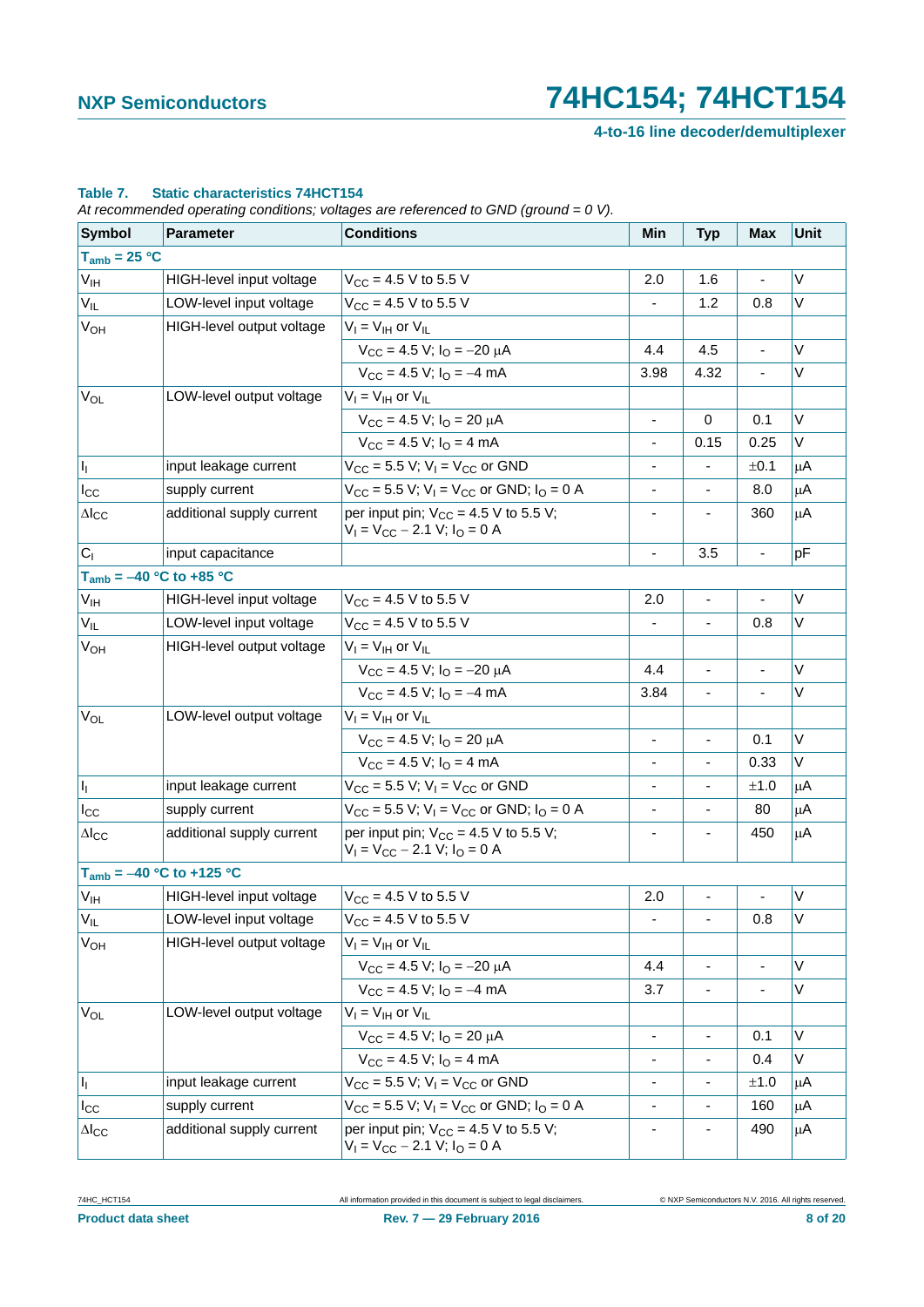# <span id="page-8-3"></span>**10. Dynamic characteristics**

### **Table 8. Dynamic characteristics**

 $GND$  (ground = 0 V);  $C_l$  = 50 pF unless otherwise specified; for test circuit, see [Figure 9.](#page-10-0)

| <b>Symbol</b>   | <b>Parameter</b>                 | <b>Conditions</b>                                               |                          | 25 °C          |                          | -40 °C to +125 °C        | Unit                  |                          |    |
|-----------------|----------------------------------|-----------------------------------------------------------------|--------------------------|----------------|--------------------------|--------------------------|-----------------------|--------------------------|----|
|                 |                                  |                                                                 | Min                      | <b>Typ</b>     | <b>Max</b>               | <b>Min</b>               | <b>Max</b><br>(85 °C) | <b>Max</b><br>(125 °C)   |    |
| <b>74HC154</b>  |                                  |                                                                 |                          |                |                          |                          |                       |                          |    |
| $t_{\rm pd}$    | propagation delay                | $[1]$<br>An to Yn; see Figure 7                                 |                          |                |                          |                          |                       |                          |    |
|                 |                                  | $V_{CC}$ = 2.0 V                                                |                          | 36             | 150                      | ä,                       | 190                   | 225                      | ns |
|                 |                                  | $V_{CC} = 4.5 V$                                                | $\overline{\phantom{a}}$ | 13             | 30                       | $\blacksquare$           | 38                    | 45                       | ns |
|                 |                                  | $V_{CC}$ = 5 V; C <sub>L</sub> = 15 pF                          |                          | 11             |                          | ä,                       |                       |                          | ns |
|                 |                                  | $V_{CC} = 6.0 V$                                                | $\overline{\phantom{a}}$ | 10             | 26                       | $\blacksquare$           | 33                    | 38                       | ns |
|                 |                                  | $\overline{En}$ to $\overline{Yn}$ ; see Figure 8               |                          |                |                          |                          |                       |                          |    |
|                 |                                  | $V_{\text{CC}} = 2.0 V$                                         | $\blacksquare$           | 39             | 150                      | $\blacksquare$           | 190                   | 225                      | ns |
|                 |                                  | $V_{CC} = 4.5 V$                                                | $\blacksquare$           | 14             | 30                       | ä,                       | 38                    | 45                       | ns |
|                 |                                  | $V_{CC}$ = 5 V; C <sub>L</sub> = 15 pF                          | $\overline{\phantom{a}}$ | 11             |                          | $\blacksquare$           |                       | $\overline{\phantom{a}}$ | ns |
|                 |                                  | $V_{CC}$ = 6.0 V                                                | $\overline{\phantom{a}}$ | 11             | 26                       | $\blacksquare$           | 33                    | 38                       | ns |
| $ t_t $         | transition time                  | $[2]$<br>see Figure 7 and 8                                     |                          |                |                          |                          |                       |                          |    |
|                 |                                  | $V_{\text{CC}} = 2.0 V$                                         | $\overline{\phantom{a}}$ | 19             | 75                       | $\blacksquare$           | 95                    | 110                      | ns |
|                 |                                  | $V_{CC} = 4.5 V$                                                | $\frac{1}{2}$            | $\overline{7}$ | 15                       | $\blacksquare$           | 19                    | 22                       | ns |
|                 |                                  | $V_{CC} = 6.0 V$                                                |                          | 6              | 13                       | $\blacksquare$           | 16                    | 19                       | ns |
| $C_{PD}$        | power dissipation<br>capacitance | $[3]$<br>per gate; $V_1 =$ GND to<br>$V_{CC}$                   |                          | 60             |                          | $\overline{\phantom{a}}$ |                       |                          | pF |
| <b>74HCT154</b> |                                  |                                                                 |                          |                |                          |                          |                       |                          |    |
| $t_{pd}$        | propagation delay                | An to Yn; see Figure 7<br>$[1]$                                 |                          |                |                          |                          |                       |                          |    |
|                 |                                  | $V_{CC}$ = 4.5 V                                                | $\blacksquare$           | 16             | 35                       | $\blacksquare$           | 44                    | 53                       | ns |
|                 |                                  | $V_{CC}$ = 5 V; C <sub>L</sub> = 15 pF                          |                          | 13             |                          | $\overline{a}$           |                       |                          | ns |
|                 |                                  | $\overline{\text{En}}$ to $\overline{\text{Yn}}$ ; see Figure 8 |                          |                |                          |                          |                       |                          |    |
|                 |                                  | $V_{CC} = 4.5 V$                                                |                          | 15             | 32                       | $\overline{a}$           | 40                    | 48                       | ns |
|                 |                                  | $V_{CC}$ = 5 V; C <sub>L</sub> = 15 pF                          | $\blacksquare$           | 13             | $\overline{\phantom{a}}$ | $\blacksquare$           | $\blacksquare$        | ä,                       | ns |
| $t_{t}$         | transition time                  | $[2]$<br>see Figure 7 and 8                                     |                          |                |                          |                          |                       |                          |    |
|                 |                                  | $V_{\text{CC}} = 4.5 V$                                         | $\overline{\phantom{a}}$ | $\overline{7}$ | 15                       | $\blacksquare$           | 19                    | 22                       | ns |
| $C_{PD}$        | power dissipation<br>capacitance | $[3]$<br>per gate; $V_1 =$ GND to<br>$(V_{CC} - 1.5 V)$         |                          | 60             |                          |                          |                       |                          | pF |

<span id="page-8-0"></span>[1]  $t_{pd}$  is the same as  $t_{PLH}$  and  $t_{PHL}$ 

<span id="page-8-1"></span>[2]  $t_t$  is the same as  $t_{\text{TLH}}$  and  $t_{\text{THL}}$ 

<span id="page-8-2"></span>[3] C<sub>PD</sub> is used to determine the dynamic power dissipation ( $P_D$  in  $\mu$ W).  $P_D = C_{PD} \times V_{CC}^2 \times f_i \times N + \Sigma (C_L \times V_{CC}^2 \times f_o)$  where:

 $f_i$  = input frequency in MHz;

 $f_0$  = output frequency in MHz;

 $C_L$  = output load capacitance in pF;

 $V_{CC}$  = supply voltage in V;

 $N =$  number of load switching outputs;

 $\Sigma(C_L \times V_{CC}^2 \times f_0) =$  sum of the outputs.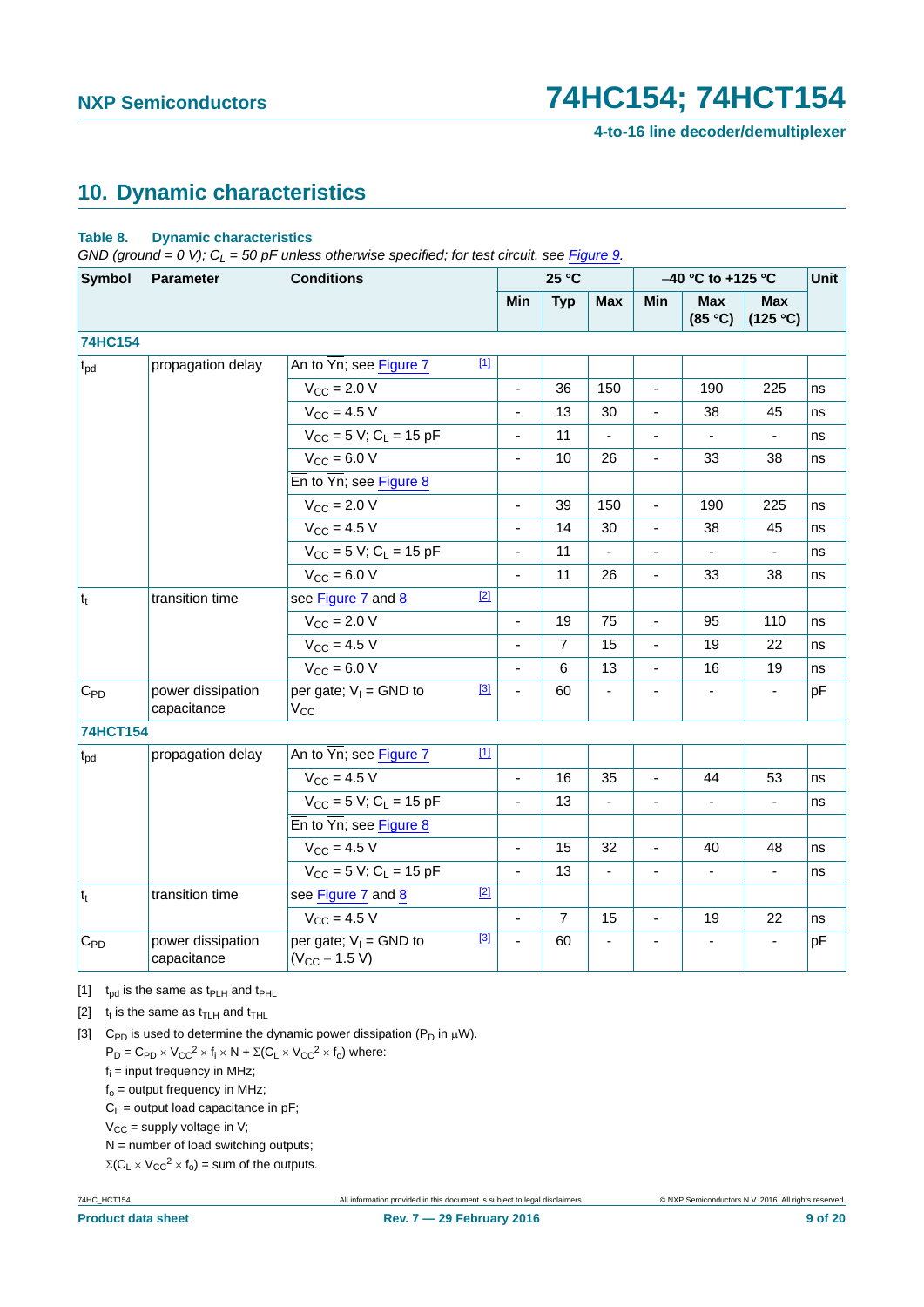## <span id="page-9-3"></span>**11. Waveforms**



### <span id="page-9-2"></span><span id="page-9-1"></span><span id="page-9-0"></span>**Table 9. Measurement points**

| Type     | Input       | <b>Output</b> |
|----------|-------------|---------------|
|          | $V_M$       | $V_M$         |
| 74HC154  | $0.5V_{CC}$ | $0.5V_{CC}$   |
| 74HCT154 | 1.3V        | 1.3V          |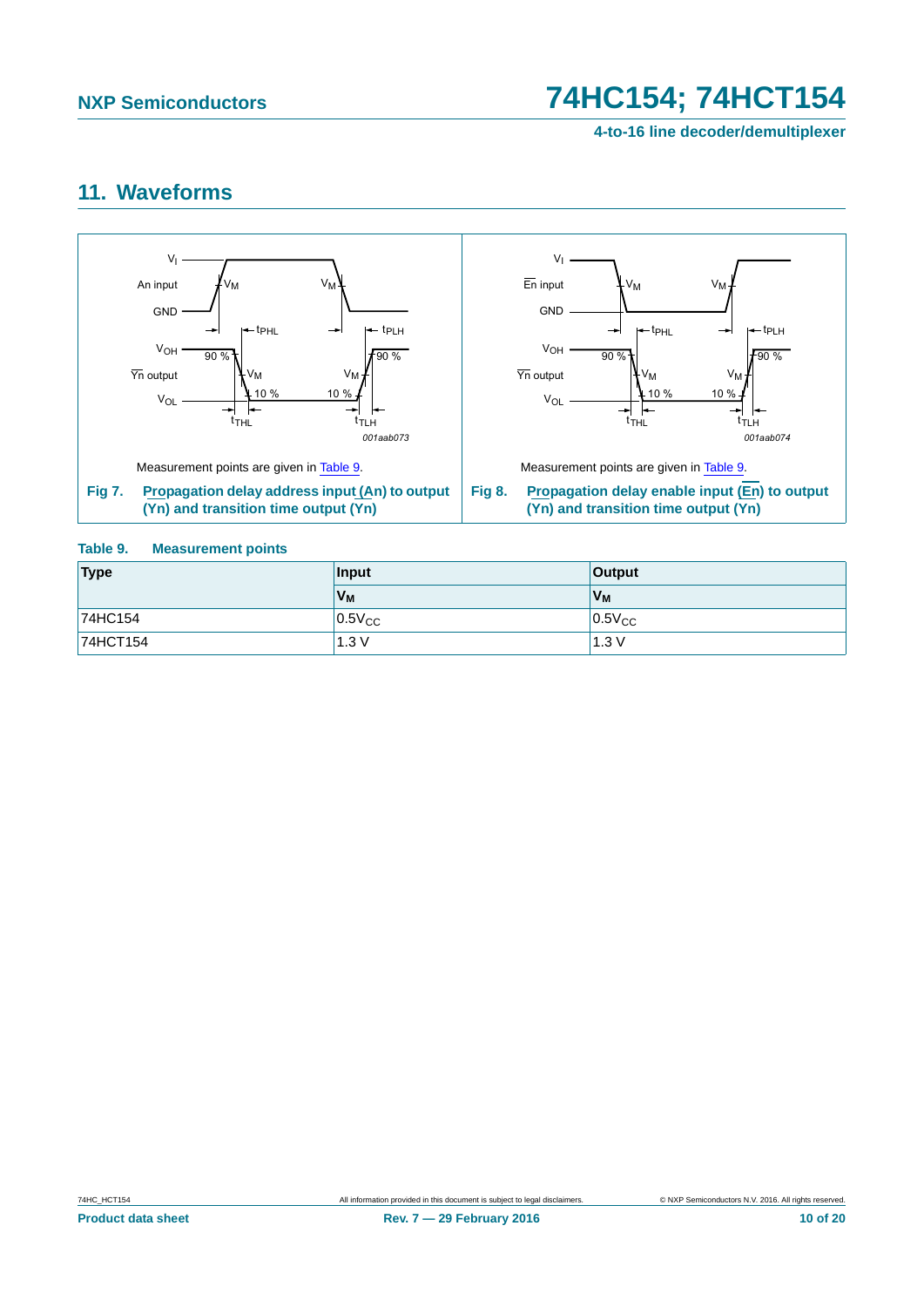## **4-to-16 line decoder/demultiplexer**



#### <span id="page-10-1"></span><span id="page-10-0"></span>**Table 10. Test data**

| <b>Type</b> | Input           |                                   | Load         | S1 position             |                   |  |  |
|-------------|-----------------|-----------------------------------|--------------|-------------------------|-------------------|--|--|
|             | 'V <sub>I</sub> | ∣ t <sub>r</sub> , t <sub>f</sub> | ั∪∟          | $\mathbb{R}_\mathsf{L}$ | <b>TPHL, TPLH</b> |  |  |
| 74HC154     | $V_{\rm CC}$    | 6 ns                              | 15 pF, 50 pF | 1 kΩ                    | open              |  |  |
| 74HCT154    | 3V              | 6 ns                              | 15 pF, 50 pF | 1 kΩ                    | open              |  |  |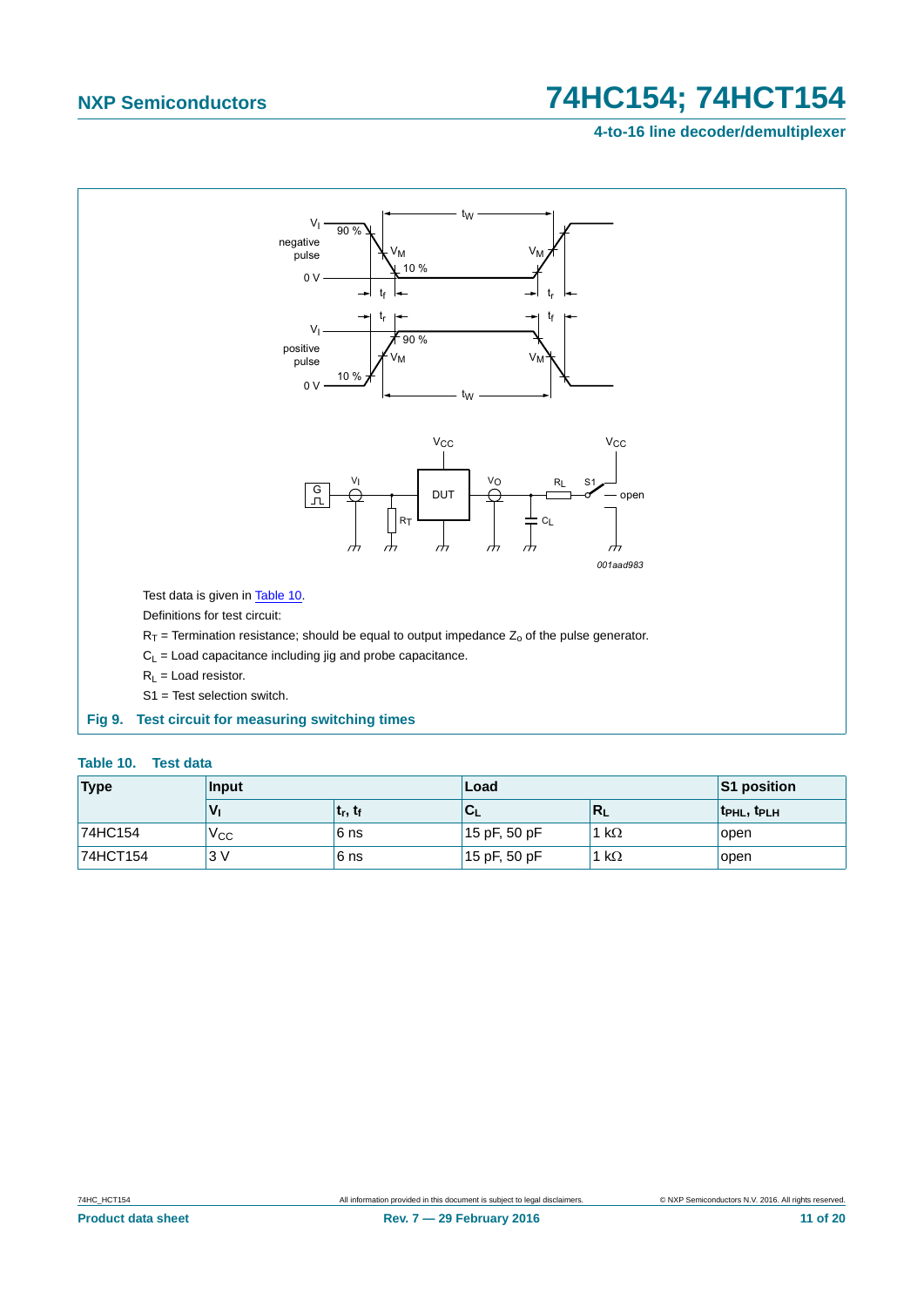# <span id="page-11-0"></span>**12. Application information**

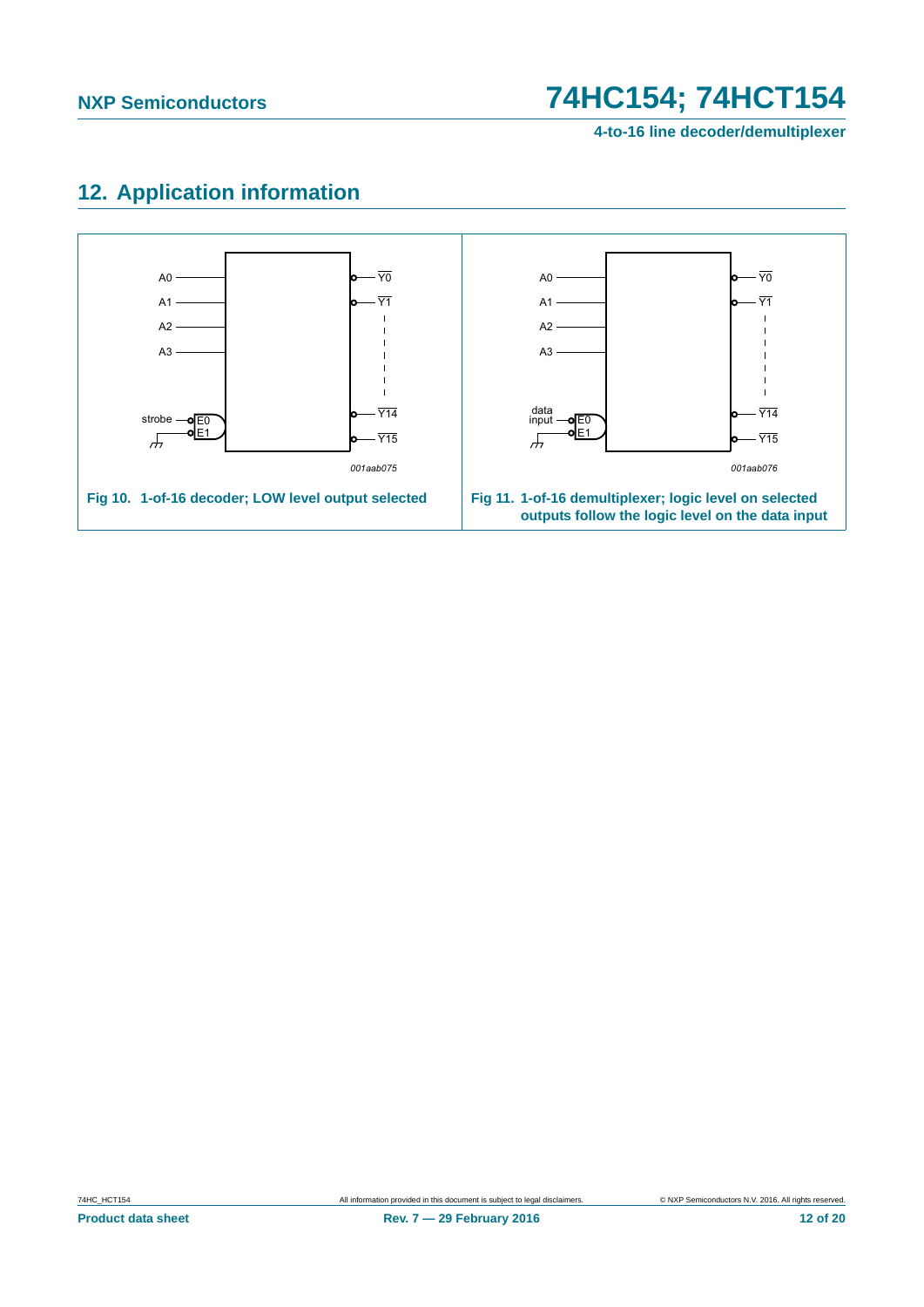4-to-16 line decoder/demultiplexer

## <span id="page-12-0"></span>13. Package outline



#### Fig 12. Package outline SOT137-1 (SO24)

74HC\_HCT154 **Product data sheet**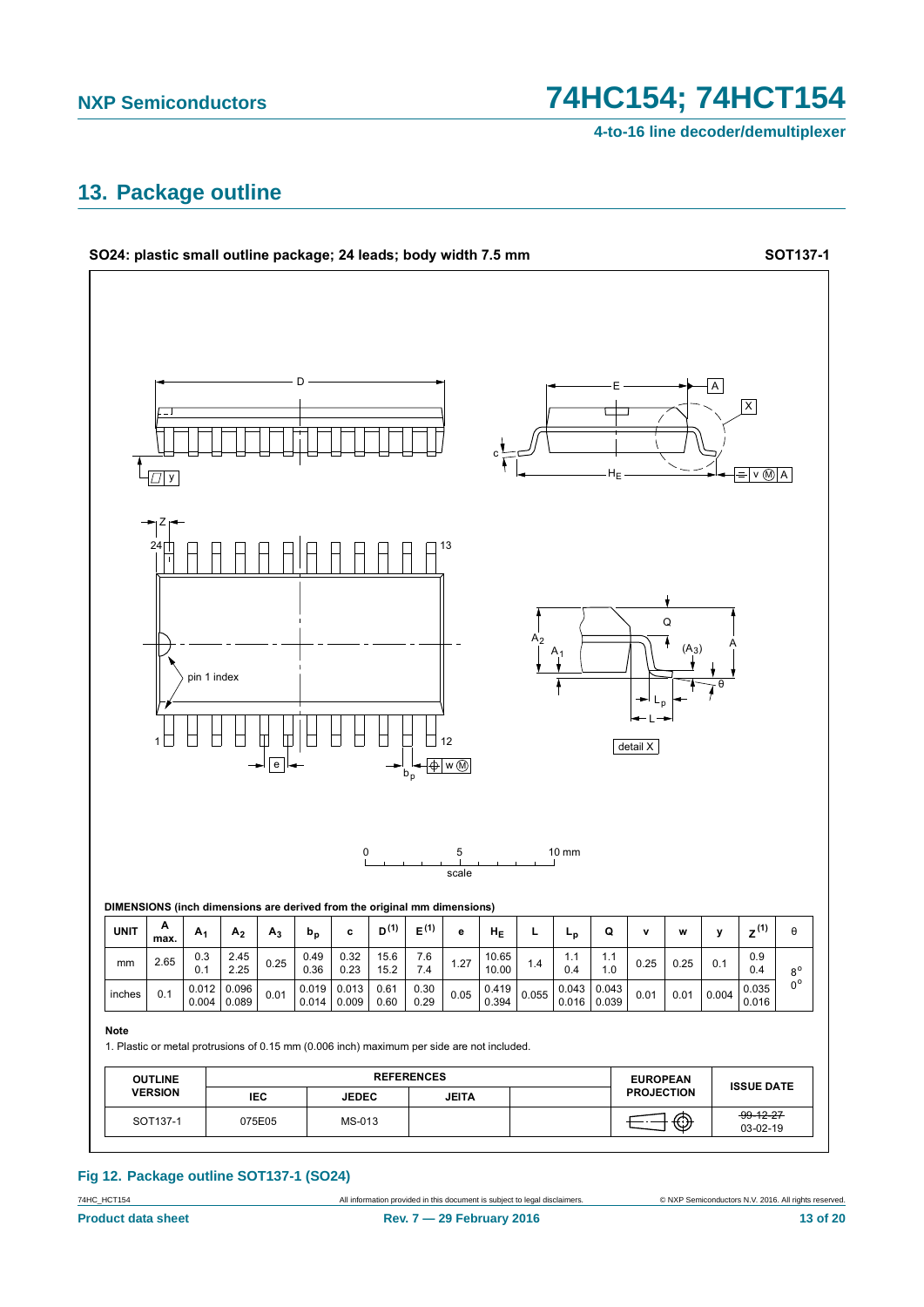4-to-16 line decoder/demultiplexer



#### Fig 13. Package outline SOT340-1 (SSOP24)

74HC\_HCT154 **Product data sheet**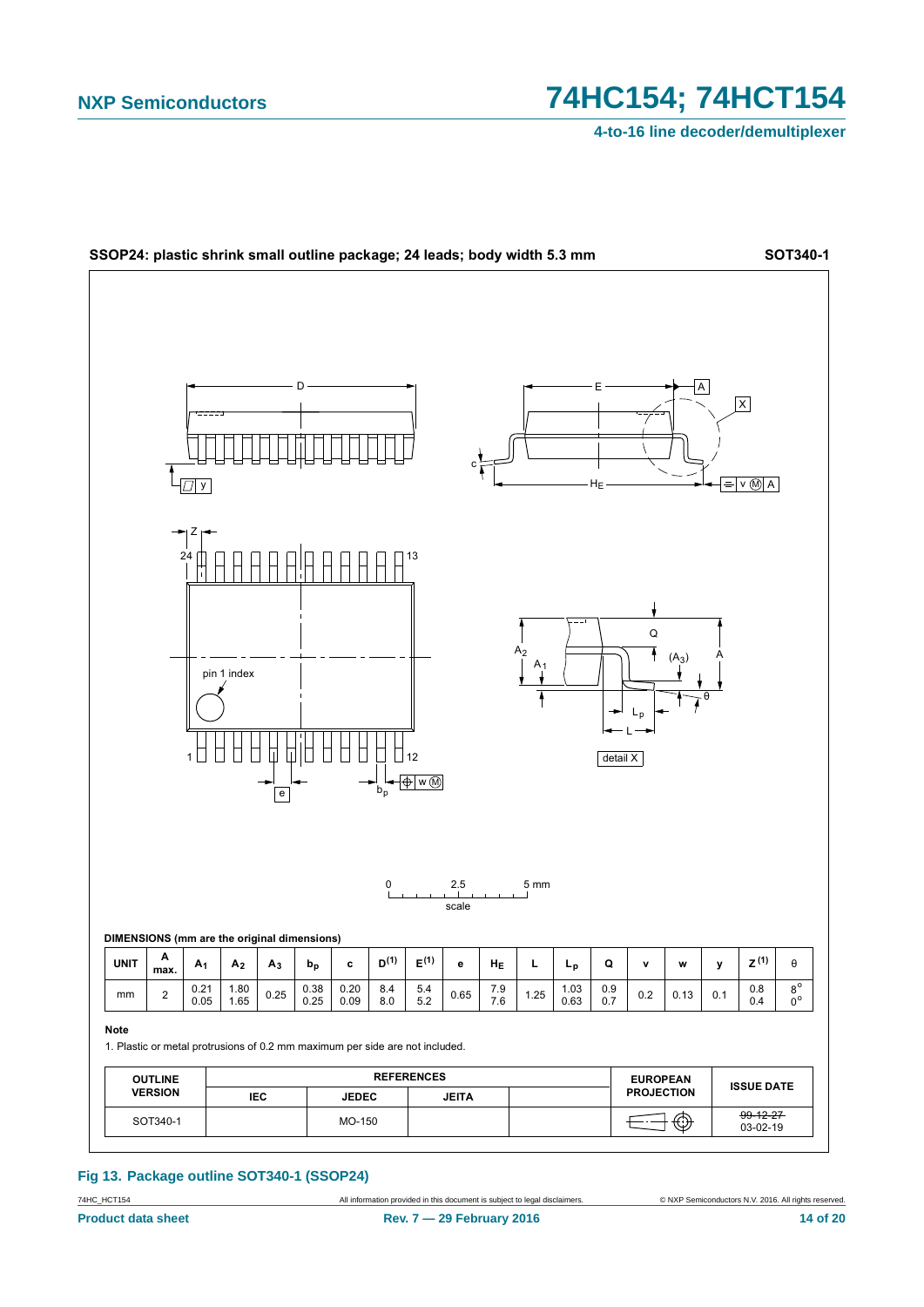4-to-16 line decoder/demultiplexer



#### Fig 14. Package outline SOT355-1 (TSSOP24)

74HC\_HCT154 **Product data sheet**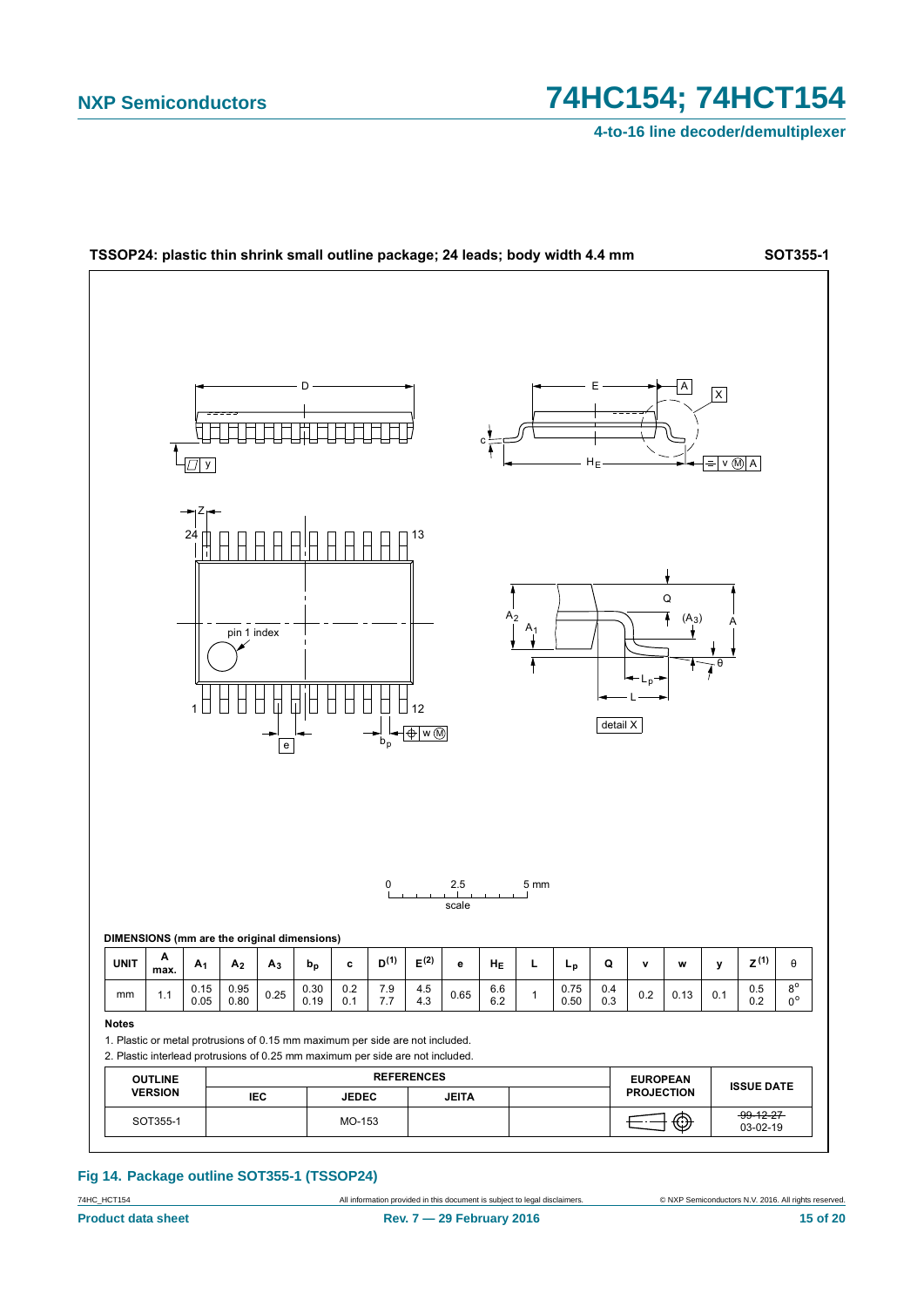

DHVQFN24: plastic dual in-line compatible thermal enhanced very thin quad flat package; no leads; 24 terminals; body 3.5 x 5.5 x 0.85 mm

### **Fig 15. Package outline SOT815-1 (DHVQFN24)**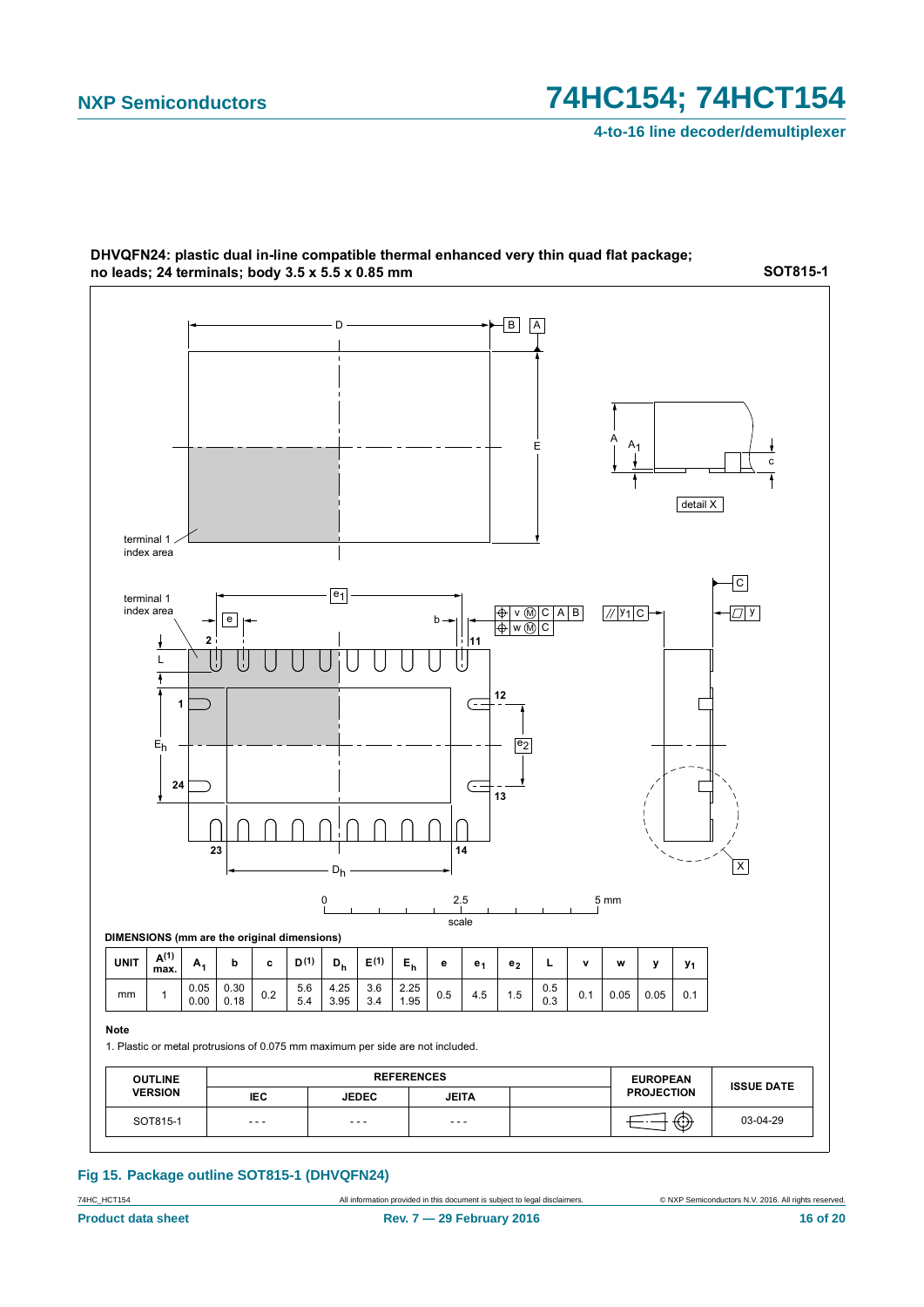## <span id="page-16-0"></span>**14. Abbreviations**

| <b>Table 11. Abbreviations</b> |                                         |  |  |  |  |  |
|--------------------------------|-----------------------------------------|--|--|--|--|--|
| Acronym                        | <b>Description</b>                      |  |  |  |  |  |
| <b>CMOS</b>                    | Complementary Metal Oxide Semiconductor |  |  |  |  |  |
| <b>DUT</b>                     | Device Under Test                       |  |  |  |  |  |
| <b>ESD</b>                     | ElectroStatic Discharge                 |  |  |  |  |  |
| <b>HBM</b>                     | Human Body Model                        |  |  |  |  |  |
| <b>TTL</b>                     | Transistor-Transistor Logic             |  |  |  |  |  |
| МM                             | Machine Model                           |  |  |  |  |  |

# <span id="page-16-1"></span>**15. Revision history**

### **Table 12. Revision history**

| <b>Document ID</b> | <b>Release date</b>                                                                                                                                                                                                                                                    | Data sheet status     | <b>Change notice</b> | <b>Supersedes</b>   |
|--------------------|------------------------------------------------------------------------------------------------------------------------------------------------------------------------------------------------------------------------------------------------------------------------|-----------------------|----------------------|---------------------|
| 74HC_HCT154 v.7    | 20160229                                                                                                                                                                                                                                                               | Product data sheet    |                      | 74HC HCT154 v.6     |
| Modifications:     | • Type numbers 74HC154N and 74HCT154N (SOT101-1) removed.                                                                                                                                                                                                              |                       |                      |                     |
| 74HC HCT154 v.6    | 20070212                                                                                                                                                                                                                                                               | Product data sheet    |                      | 74HC HCT154 v.5     |
| Modifications:     | • The format of this data sheet has been redesigned to comply with the new identity<br>guidelines of NXP Semiconductors.<br>• Legal texts have been adapted to the new company name where appropriate.<br>• Table 3 on page 4: Corrected errors in output information. |                       |                      |                     |
| 74HC HCT154 v.5    | 20041012                                                                                                                                                                                                                                                               | Product specification |                      | 74HC HCT154 v.4     |
| 74HC_HCT154 v.4    | 20041005                                                                                                                                                                                                                                                               | Product specification |                      | 74HC HCT154 v.3     |
| 74HC HCT154 v.3    | 20040601                                                                                                                                                                                                                                                               | Product specification |                      | 74HC HCT154 CNV v.2 |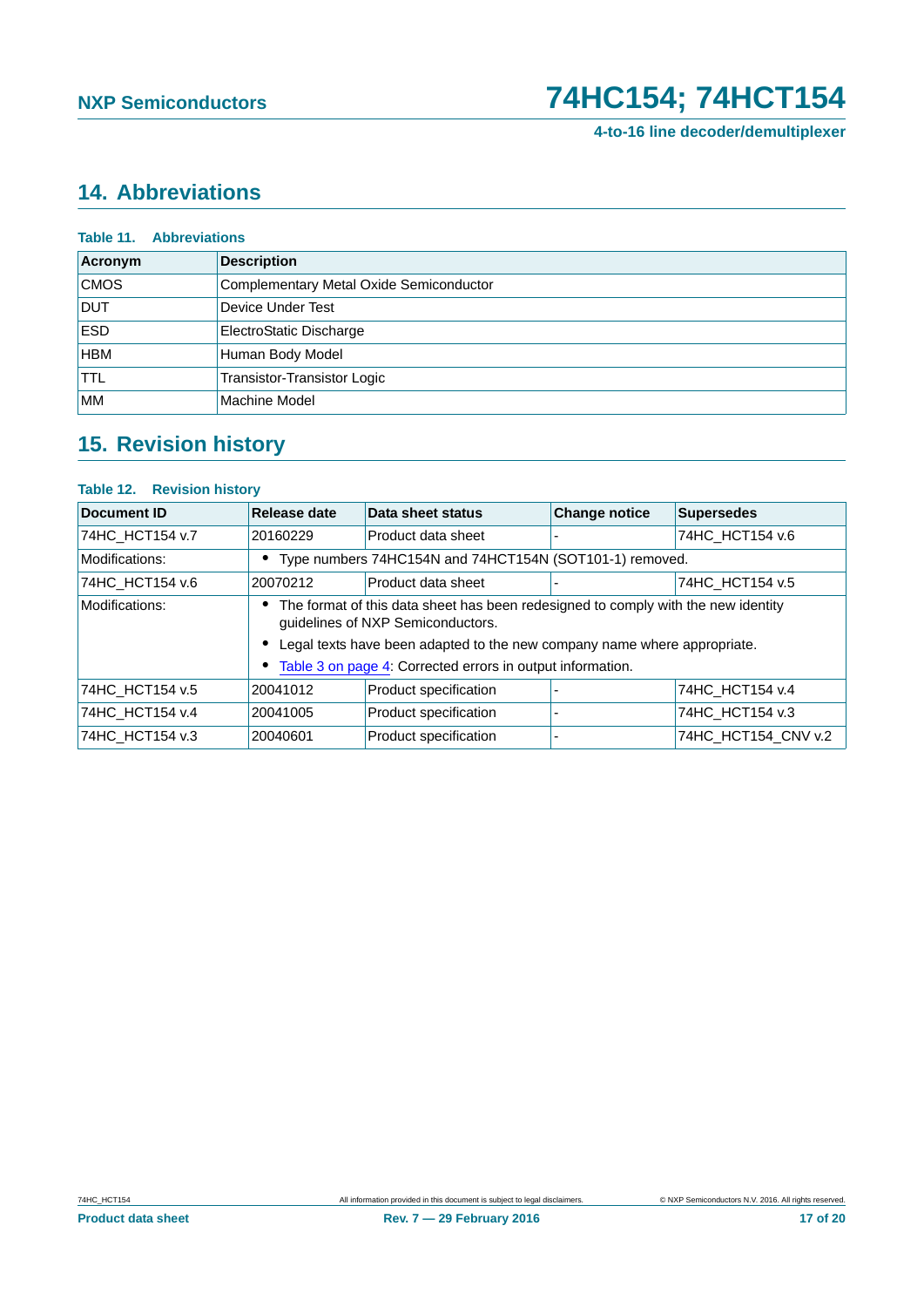# <span id="page-17-3"></span>**16. Legal information**

## <span id="page-17-4"></span>**16.1 Data sheet status**

| Document status[1][2]          | <b>Product status</b> <sup>[3]</sup> | <b>Definition</b>                                                                     |
|--------------------------------|--------------------------------------|---------------------------------------------------------------------------------------|
| Objective [short] data sheet   | Development                          | This document contains data from the objective specification for product development. |
| Preliminary [short] data sheet | Qualification                        | This document contains data from the preliminary specification.                       |
| Product [short] data sheet     | Production                           | This document contains the product specification.                                     |

<span id="page-17-0"></span>[1] Please consult the most recently issued document before initiating or completing a design.

- <span id="page-17-1"></span>[2] The term 'short data sheet' is explained in section "Definitions".
- <span id="page-17-2"></span>[3] The product status of device(s) described in this document may have changed since this document was published and may differ in case of multiple devices. The latest product status information is available on the Internet at URL <http://www.nxp.com>.

## <span id="page-17-5"></span>**16.2 Definitions**

**Draft —** The document is a draft version only. The content is still under internal review and subject to formal approval, which may result in modifications or additions. NXP Semiconductors does not give any representations or warranties as to the accuracy or completeness of information included herein and shall have no liability for the consequences of use of such information.

**Short data sheet —** A short data sheet is an extract from a full data sheet with the same product type number(s) and title. A short data sheet is intended for quick reference only and should not be relied upon to contain detailed and full information. For detailed and full information see the relevant full data sheet, which is available on request via the local NXP Semiconductors sales office. In case of any inconsistency or conflict with the short data sheet, the full data sheet shall prevail.

**Product specification —** The information and data provided in a Product data sheet shall define the specification of the product as agreed between NXP Semiconductors and its customer, unless NXP Semiconductors and customer have explicitly agreed otherwise in writing. In no event however, shall an agreement be valid in which the NXP Semiconductors product is deemed to offer functions and qualities beyond those described in the Product data sheet.

## <span id="page-17-6"></span>**16.3 Disclaimers**

**Limited warranty and liability —** Information in this document is believed to be accurate and reliable. However, NXP Semiconductors does not give any representations or warranties, expressed or implied, as to the accuracy or completeness of such information and shall have no liability for the consequences of use of such information. NXP Semiconductors takes no responsibility for the content in this document if provided by an information source outside of NXP Semiconductors.

In no event shall NXP Semiconductors be liable for any indirect, incidental, punitive, special or consequential damages (including - without limitation - lost profits, lost savings, business interruption, costs related to the removal or replacement of any products or rework charges) whether or not such damages are based on tort (including negligence), warranty, breach of contract or any other legal theory.

Notwithstanding any damages that customer might incur for any reason whatsoever, NXP Semiconductors' aggregate and cumulative liability towards customer for the products described herein shall be limited in accordance with the *Terms and conditions of commercial sale* of NXP Semiconductors.

**Right to make changes —** NXP Semiconductors reserves the right to make changes to information published in this document, including without limitation specifications and product descriptions, at any time and without notice. This document supersedes and replaces all information supplied prior to the publication hereof.

**Suitability for use —** NXP Semiconductors products are not designed, authorized or warranted to be suitable for use in life support, life-critical or safety-critical systems or equipment, nor in applications where failure or malfunction of an NXP Semiconductors product can reasonably be expected to result in personal injury, death or severe property or environmental damage. NXP Semiconductors and its suppliers accept no liability for inclusion and/or use of NXP Semiconductors products in such equipment or applications and therefore such inclusion and/or use is at the customer's own risk.

**Applications —** Applications that are described herein for any of these products are for illustrative purposes only. NXP Semiconductors makes no representation or warranty that such applications will be suitable for the specified use without further testing or modification.

Customers are responsible for the design and operation of their applications and products using NXP Semiconductors products, and NXP Semiconductors accepts no liability for any assistance with applications or customer product design. It is customer's sole responsibility to determine whether the NXP Semiconductors product is suitable and fit for the customer's applications and products planned, as well as for the planned application and use of customer's third party customer(s). Customers should provide appropriate design and operating safeguards to minimize the risks associated with their applications and products.

NXP Semiconductors does not accept any liability related to any default, damage, costs or problem which is based on any weakness or default in the customer's applications or products, or the application or use by customer's third party customer(s). Customer is responsible for doing all necessary testing for the customer's applications and products using NXP Semiconductors products in order to avoid a default of the applications and the products or of the application or use by customer's third party customer(s). NXP does not accept any liability in this respect.

**Limiting values —** Stress above one or more limiting values (as defined in the Absolute Maximum Ratings System of IEC 60134) will cause permanent damage to the device. Limiting values are stress ratings only and (proper) operation of the device at these or any other conditions above those given in the Recommended operating conditions section (if present) or the Characteristics sections of this document is not warranted. Constant or repeated exposure to limiting values will permanently and irreversibly affect the quality and reliability of the device.

**Terms and conditions of commercial sale —** NXP Semiconductors products are sold subject to the general terms and conditions of commercial sale, as published at<http://www.nxp.com/profile/terms>, unless otherwise agreed in a valid written individual agreement. In case an individual agreement is concluded only the terms and conditions of the respective agreement shall apply. NXP Semiconductors hereby expressly objects to applying the customer's general terms and conditions with regard to the purchase of NXP Semiconductors products by customer.

**No offer to sell or license —** Nothing in this document may be interpreted or construed as an offer to sell products that is open for acceptance or the grant, conveyance or implication of any license under any copyrights, patents or other industrial or intellectual property rights.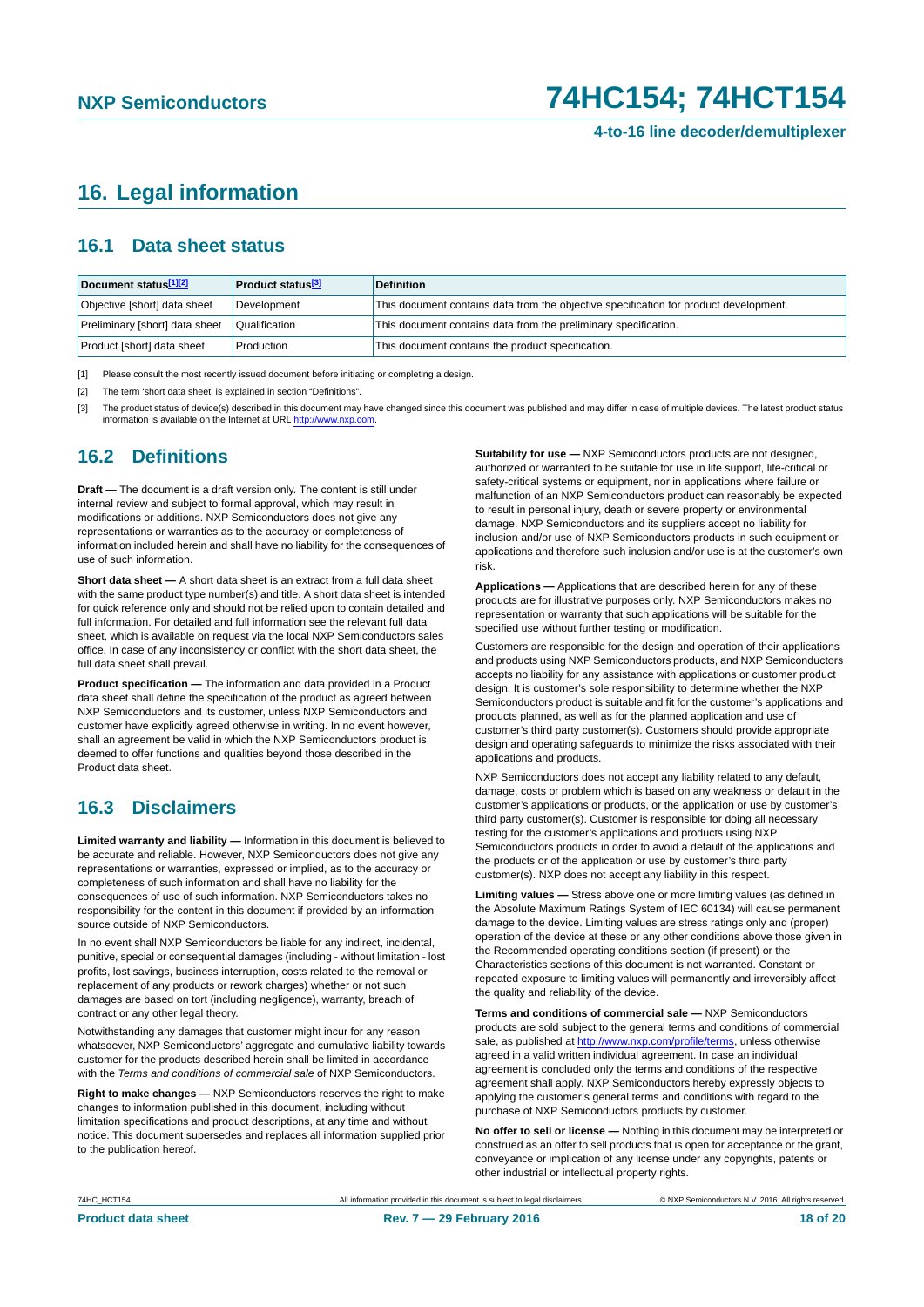### **4-to-16 line decoder/demultiplexer**

**Export control —** This document as well as the item(s) described herein may be subject to export control regulations. Export might require a prior authorization from competent authorities.

**Non-automotive qualified products —** Unless this data sheet expressly states that this specific NXP Semiconductors product is automotive qualified, the product is not suitable for automotive use. It is neither qualified nor tested in accordance with automotive testing or application requirements. NXP Semiconductors accepts no liability for inclusion and/or use of non-automotive qualified products in automotive equipment or applications.

In the event that customer uses the product for design-in and use in automotive applications to automotive specifications and standards, customer (a) shall use the product without NXP Semiconductors' warranty of the product for such automotive applications, use and specifications, and (b) whenever customer uses the product for automotive applications beyond

# <span id="page-18-1"></span>**17. Contact information**

NXP Semiconductors' specifications such use shall be solely at customer's own risk, and (c) customer fully indemnifies NXP Semiconductors for any liability, damages or failed product claims resulting from customer design and use of the product for automotive applications beyond NXP Semiconductors' standard warranty and NXP Semiconductors' product specifications.

**Translations —** A non-English (translated) version of a document is for reference only. The English version shall prevail in case of any discrepancy between the translated and English versions.

## <span id="page-18-0"></span>**16.4 Trademarks**

Notice: All referenced brands, product names, service names and trademarks are the property of their respective owners.

For more information, please visit: **http://www.nxp.com**

For sales office addresses, please send an email to: **salesaddresses@nxp.com**